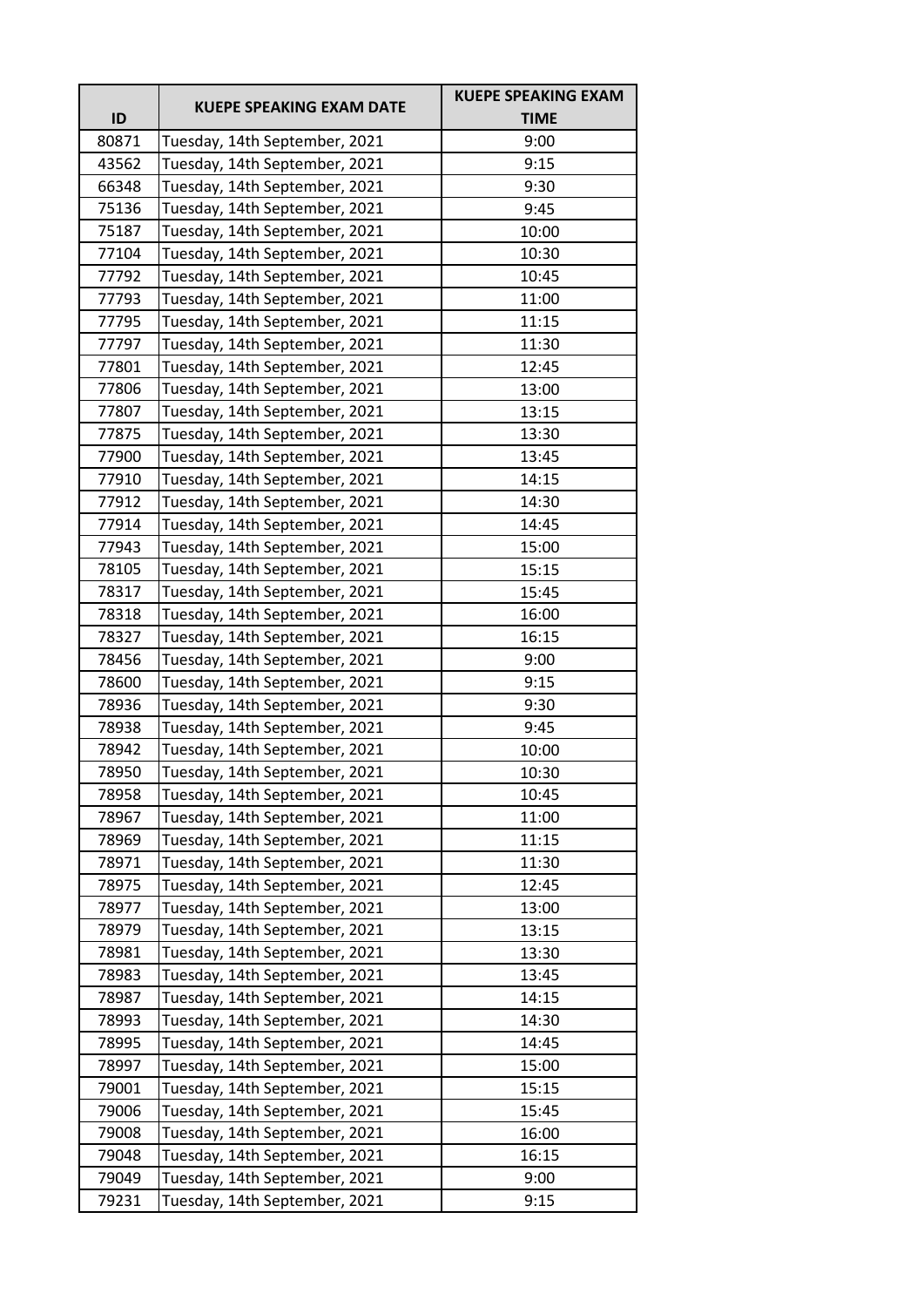| 79111 | Tuesday, 14th September, 2021 | 9:30  |
|-------|-------------------------------|-------|
| 79115 | Tuesday, 14th September, 2021 | 9:45  |
| 79117 | Tuesday, 14th September, 2021 | 10:00 |
| 79119 | Tuesday, 14th September, 2021 | 10:30 |
| 79120 | Tuesday, 14th September, 2021 | 10:45 |
| 79121 | Tuesday, 14th September, 2021 | 11:00 |
| 79122 | Tuesday, 14th September, 2021 | 11:15 |
| 79123 | Tuesday, 14th September, 2021 | 11:30 |
| 79124 | Tuesday, 14th September, 2021 | 12:45 |
| 79126 | Tuesday, 14th September, 2021 | 13:00 |
| 79132 | Tuesday, 14th September, 2021 | 13:15 |
| 79133 | Tuesday, 14th September, 2021 | 13:30 |
| 79135 | Tuesday, 14th September, 2021 | 13:45 |
| 79136 | Tuesday, 14th September, 2021 | 14:15 |
| 79138 | Tuesday, 14th September, 2021 | 14:30 |
| 79139 | Tuesday, 14th September, 2021 | 14:45 |
| 79141 | Tuesday, 14th September, 2021 | 15:00 |
| 79143 | Tuesday, 14th September, 2021 | 15:15 |
| 79144 | Tuesday, 14th September, 2021 | 15:45 |
| 79145 | Tuesday, 14th September, 2021 | 16:00 |
| 79147 | Tuesday, 14th September, 2021 | 16:15 |
| 79148 | Tuesday, 14th September, 2021 | 9:00  |
| 79151 | Tuesday, 14th September, 2021 | 9:15  |
| 79155 | Tuesday, 14th September, 2021 | 9:30  |
| 79156 | Tuesday, 14th September, 2021 | 9:45  |
| 79162 | Tuesday, 14th September, 2021 | 10:00 |
| 79164 | Tuesday, 14th September, 2021 | 10:30 |
| 79165 | Tuesday, 14th September, 2021 | 10:45 |
| 79166 | Tuesday, 14th September, 2021 | 11:00 |
| 79167 | Tuesday, 14th September, 2021 | 11:15 |
| 79168 | Tuesday, 14th September, 2021 | 11:30 |
| 79172 | Tuesday, 14th September, 2021 | 12:45 |
| 79173 | Tuesday, 14th September, 2021 | 13:00 |
| 79174 | Tuesday, 14th September, 2021 | 13:15 |
| 79175 | Tuesday, 14th September, 2021 | 13:30 |
| 79177 | Tuesday, 14th September, 2021 | 13:45 |
| 79179 | Tuesday, 14th September, 2021 | 14:15 |
| 79182 | Tuesday, 14th September, 2021 | 14:30 |
| 79184 | Tuesday, 14th September, 2021 | 14:45 |
| 79185 | Tuesday, 14th September, 2021 | 15:00 |
| 79186 | Tuesday, 14th September, 2021 | 15:15 |
| 79187 | Tuesday, 14th September, 2021 | 15:45 |
| 79188 | Tuesday, 14th September, 2021 | 16:00 |
| 79190 | Tuesday, 14th September, 2021 | 16:15 |
| 79191 | Tuesday, 14th September, 2021 | 9:00  |
| 79192 | Tuesday, 14th September, 2021 | 9:15  |
| 80300 | Tuesday, 14th September, 2021 | 9:30  |
| 79195 | Tuesday, 14th September, 2021 | 9:45  |
| 79198 | Tuesday, 14th September, 2021 | 10:00 |
| 79199 | Tuesday, 14th September, 2021 | 10:30 |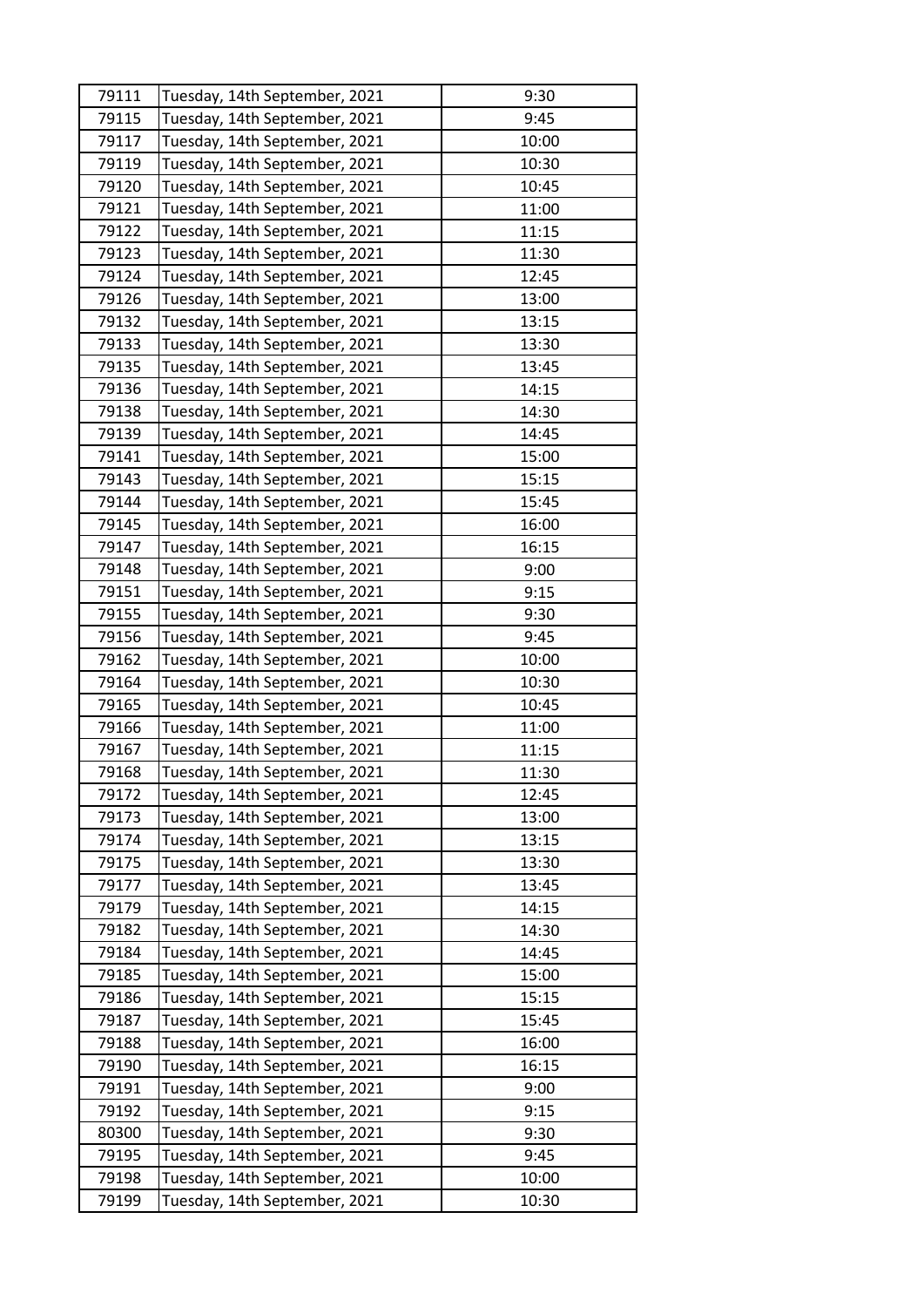| 79200 | Tuesday, 14th September, 2021 | 10:45 |
|-------|-------------------------------|-------|
| 79201 | Tuesday, 14th September, 2021 | 11:00 |
| 79202 | Tuesday, 14th September, 2021 | 11:15 |
| 79203 | Tuesday, 14th September, 2021 | 11:30 |
| 79205 | Tuesday, 14th September, 2021 | 12:45 |
| 79206 | Tuesday, 14th September, 2021 | 13:00 |
| 79207 | Tuesday, 14th September, 2021 | 13:15 |
| 79209 | Tuesday, 14th September, 2021 | 13:30 |
| 79210 | Tuesday, 14th September, 2021 | 13:45 |
| 79211 | Tuesday, 14th September, 2021 | 14:15 |
| 79214 | Tuesday, 14th September, 2021 | 14:30 |
| 79219 | Tuesday, 14th September, 2021 | 14:45 |
| 79220 | Tuesday, 14th September, 2021 | 15:00 |
| 79222 | Tuesday, 14th September, 2021 | 15:15 |
| 79223 | Tuesday, 14th September, 2021 | 15:45 |
| 79224 | Tuesday, 14th September, 2021 | 16:00 |
| 79226 | Tuesday, 14th September, 2021 | 16:15 |
| 79232 | Tuesday, 14th September, 2021 | 9:00  |
| 79233 | Tuesday, 14th September, 2021 | 9:15  |
| 79235 | Tuesday, 14th September, 2021 | 9:30  |
| 79236 | Tuesday, 14th September, 2021 | 9:45  |
| 79240 | Tuesday, 14th September, 2021 | 10:00 |
| 79242 | Tuesday, 14th September, 2021 | 10:30 |
| 79243 | Tuesday, 14th September, 2021 | 10:45 |
| 79244 | Tuesday, 14th September, 2021 | 11:00 |
| 79245 | Tuesday, 14th September, 2021 | 11:15 |
| 79246 | Tuesday, 14th September, 2021 | 11:30 |
| 79248 | Tuesday, 14th September, 2021 | 12:45 |
| 79250 | Tuesday, 14th September, 2021 | 13:00 |
| 79251 | Tuesday, 14th September, 2021 | 13:15 |
| 79252 | Tuesday, 14th September, 2021 | 13:30 |
| 79254 | Tuesday, 14th September, 2021 | 13:45 |
| 79256 | Tuesday, 14th September, 2021 | 14:15 |
| 79258 | Tuesday, 14th September, 2021 | 14:30 |
| 79259 | Tuesday, 14th September, 2021 | 14:45 |
| 79260 | Tuesday, 14th September, 2021 | 15:00 |
| 79261 | Tuesday, 14th September, 2021 | 15:15 |
| 79265 | Tuesday, 14th September, 2021 | 15:45 |
| 79269 | Tuesday, 14th September, 2021 | 16:00 |
| 79271 | Tuesday, 14th September, 2021 | 16:15 |
| 79272 | Tuesday, 14th September, 2021 | 9:00  |
| 79274 | Tuesday, 14th September, 2021 | 9:15  |
| 79275 | Tuesday, 14th September, 2021 | 9:30  |
| 79118 | Tuesday, 14th September, 2021 | 9:45  |
| 79278 | Tuesday, 14th September, 2021 | 10:00 |
| 79281 | Tuesday, 14th September, 2021 | 10:30 |
| 79282 | Tuesday, 14th September, 2021 | 10:45 |
| 79284 | Tuesday, 14th September, 2021 | 11:00 |
| 79285 | Tuesday, 14th September, 2021 | 11:15 |
| 79287 | Tuesday, 14th September, 2021 | 11:30 |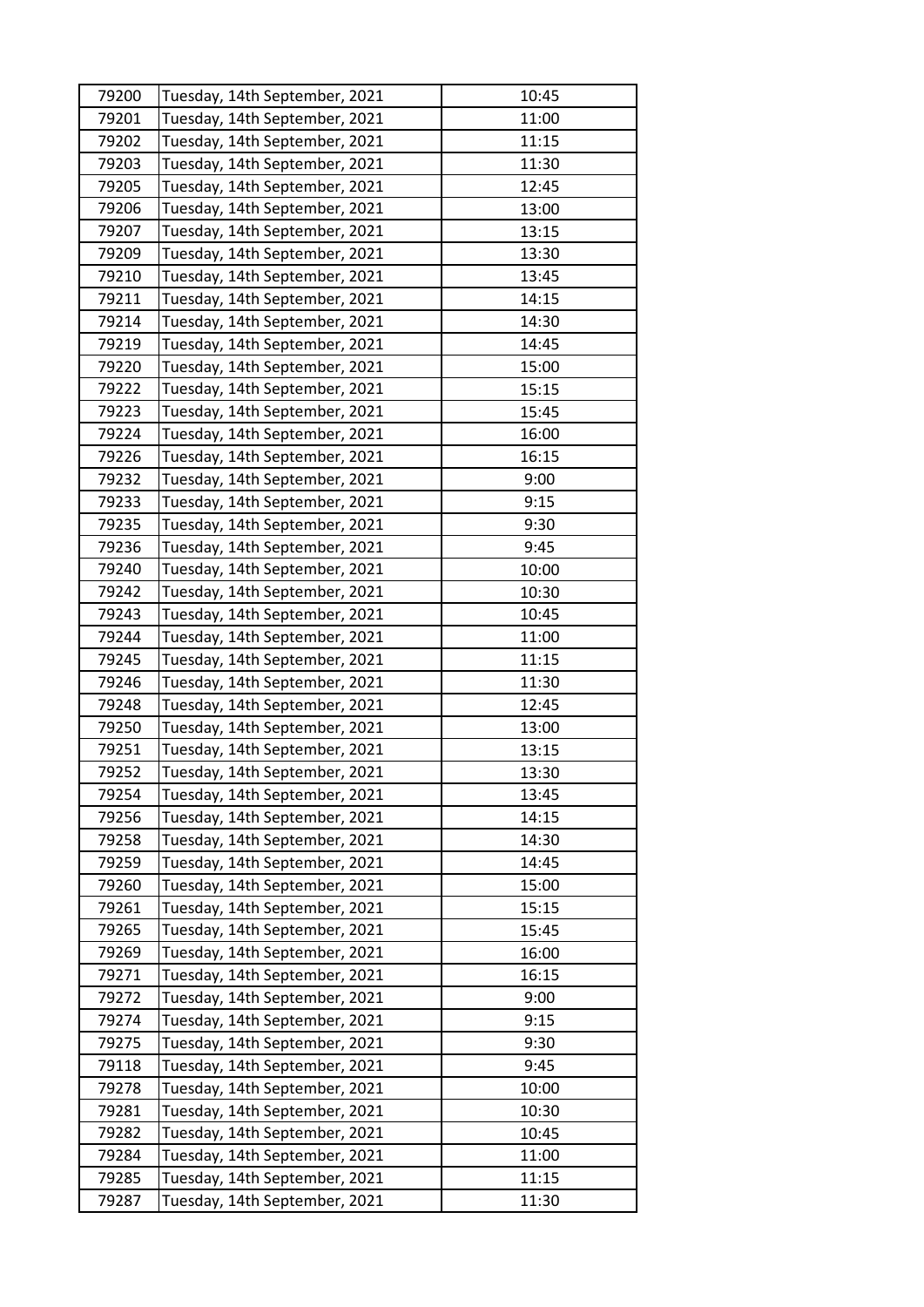| 79288 | Tuesday, 14th September, 2021 | 12:45 |
|-------|-------------------------------|-------|
| 79289 | Tuesday, 14th September, 2021 | 13:00 |
| 79290 | Tuesday, 14th September, 2021 | 13:15 |
| 79291 | Tuesday, 14th September, 2021 | 13:30 |
| 79293 | Tuesday, 14th September, 2021 | 13:45 |
| 79294 | Tuesday, 14th September, 2021 | 14:15 |
| 79295 | Tuesday, 14th September, 2021 | 14:30 |
| 79298 | Tuesday, 14th September, 2021 | 14:45 |
| 79299 | Tuesday, 14th September, 2021 | 15:00 |
| 79301 | Tuesday, 14th September, 2021 | 15:15 |
| 79302 | Tuesday, 14th September, 2021 | 15:45 |
| 79304 | Tuesday, 14th September, 2021 | 16:00 |
| 79305 | Tuesday, 14th September, 2021 | 16:15 |
| 79306 | Tuesday, 14th September, 2021 | 9:00  |
| 79308 | Tuesday, 14th September, 2021 | 9:15  |
| 79309 | Tuesday, 14th September, 2021 | 9:30  |
| 79312 | Tuesday, 14th September, 2021 | 9:45  |
| 79314 | Tuesday, 14th September, 2021 | 10:00 |
| 79315 | Tuesday, 14th September, 2021 | 10:30 |
| 79317 | Tuesday, 14th September, 2021 | 10:45 |
| 79318 | Tuesday, 14th September, 2021 | 11:00 |
| 79321 | Tuesday, 14th September, 2021 | 11:15 |
| 79323 | Tuesday, 14th September, 2021 | 11:30 |
| 79324 | Tuesday, 14th September, 2021 | 12:45 |
| 79326 | Tuesday, 14th September, 2021 | 13:00 |
| 79327 | Tuesday, 14th September, 2021 | 13:15 |
| 79329 | Tuesday, 14th September, 2021 | 13:30 |
| 79330 | Tuesday, 14th September, 2021 | 13:45 |
| 79332 | Tuesday, 14th September, 2021 | 14:15 |
| 79333 | Tuesday, 14th September, 2021 | 14:30 |
| 79334 | Tuesday, 14th September, 2021 | 14:45 |
| 79335 | Tuesday, 14th September, 2021 | 15:00 |
| 79336 | Tuesday, 14th September, 2021 | 15:15 |
| 79337 | Tuesday, 14th September, 2021 | 15:45 |
| 79338 | Tuesday, 14th September, 2021 | 16:00 |
| 79342 | Tuesday, 14th September, 2021 | 16:15 |
| 79343 | Tuesday, 14th September, 2021 | 9:00  |
| 79346 | Tuesday, 14th September, 2021 | 9:15  |
| 79348 | Tuesday, 14th September, 2021 | 9:30  |
| 79350 | Tuesday, 14th September, 2021 | 9:45  |
| 79351 | Tuesday, 14th September, 2021 | 10:00 |
| 79353 | Tuesday, 14th September, 2021 | 10:30 |
| 79354 | Tuesday, 14th September, 2021 | 10:45 |
| 79356 | Tuesday, 14th September, 2021 | 11:00 |
| 79357 | Tuesday, 14th September, 2021 | 11:15 |
| 79359 | Tuesday, 14th September, 2021 | 11:30 |
| 79360 | Tuesday, 14th September, 2021 | 12:45 |
| 79361 | Tuesday, 14th September, 2021 | 13:00 |
| 79365 | Tuesday, 14th September, 2021 | 13:15 |
| 79367 | Tuesday, 14th September, 2021 | 13:30 |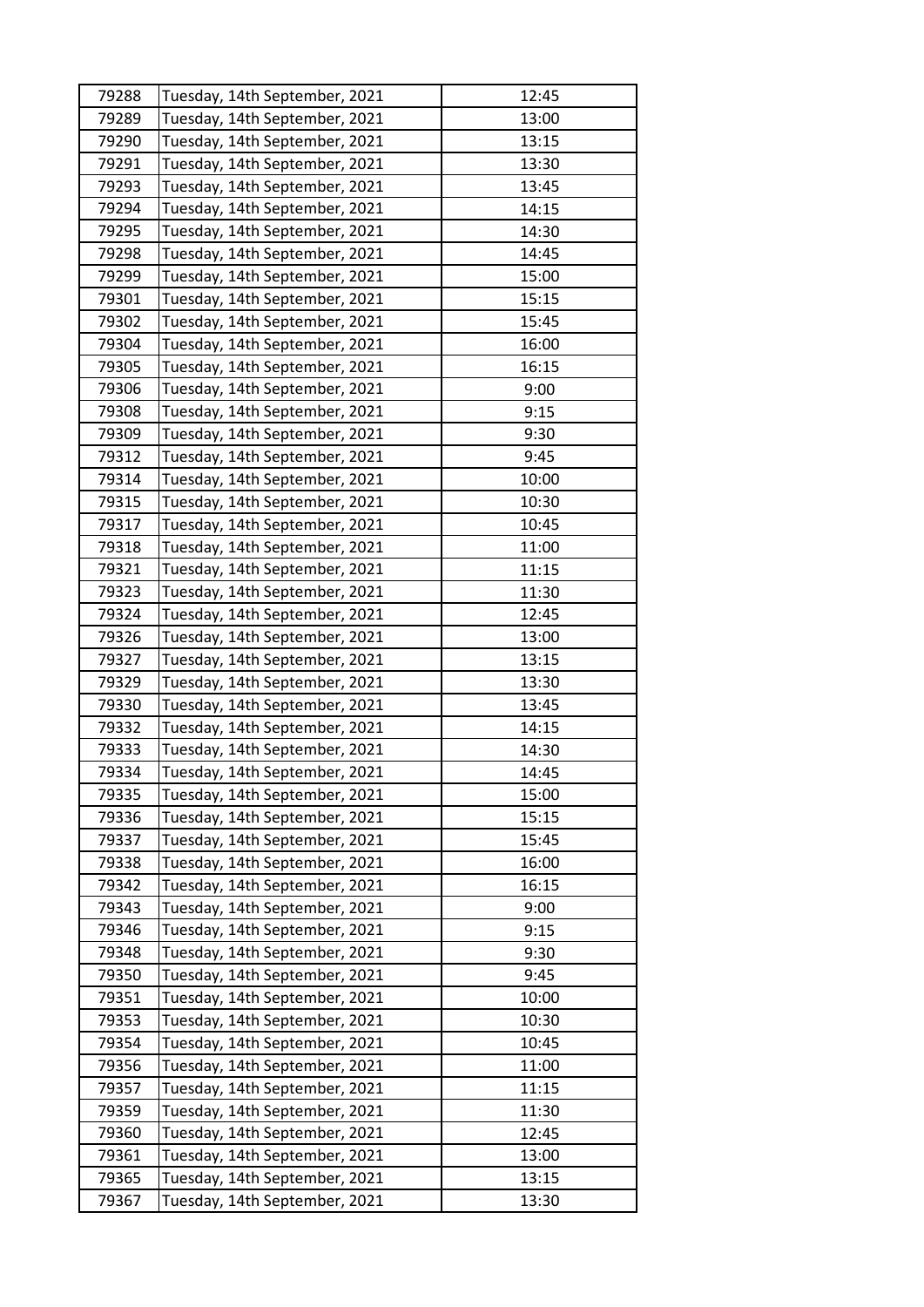| 79369 | Tuesday, 14th September, 2021 | 13:45 |
|-------|-------------------------------|-------|
| 79376 | Tuesday, 14th September, 2021 | 14:15 |
| 79378 | Tuesday, 14th September, 2021 | 14:30 |
| 79380 | Tuesday, 14th September, 2021 | 14:45 |
| 79381 | Tuesday, 14th September, 2021 | 15:00 |
| 79383 | Tuesday, 14th September, 2021 | 15:15 |
| 79386 | Tuesday, 14th September, 2021 | 15:45 |
| 79389 | Tuesday, 14th September, 2021 | 16:00 |
| 79392 | Tuesday, 14th September, 2021 | 16:15 |
| 79393 | Tuesday, 14th September, 2021 | 9:00  |
| 79396 | Tuesday, 14th September, 2021 | 9:15  |
| 79397 | Tuesday, 14th September, 2021 | 9:30  |
| 79398 | Tuesday, 14th September, 2021 | 9:45  |
| 79400 | Tuesday, 14th September, 2021 | 10:00 |
| 79402 | Tuesday, 14th September, 2021 | 10:30 |
| 79404 | Tuesday, 14th September, 2021 | 10:45 |
| 79408 | Tuesday, 14th September, 2021 | 11:00 |
| 79410 | Tuesday, 14th September, 2021 | 11:15 |
| 79411 | Tuesday, 14th September, 2021 | 11:30 |
| 79412 | Tuesday, 14th September, 2021 | 12:45 |
| 79415 | Tuesday, 14th September, 2021 | 13:00 |
| 79417 | Tuesday, 14th September, 2021 | 13:15 |
| 79419 | Tuesday, 14th September, 2021 | 13:30 |
| 79423 | Tuesday, 14th September, 2021 | 13:45 |
| 79425 | Tuesday, 14th September, 2021 | 14:15 |
| 79426 | Tuesday, 14th September, 2021 | 14:30 |
| 79427 | Tuesday, 14th September, 2021 | 14:45 |
| 79430 | Tuesday, 14th September, 2021 | 15:00 |
| 79435 | Tuesday, 14th September, 2021 | 15:15 |
| 79436 | Tuesday, 14th September, 2021 | 15:45 |
| 79437 | Tuesday, 14th September, 2021 | 16:00 |
| 79438 | Tuesday, 14th September, 2021 | 16:15 |
| 79439 | Tuesday, 14th September, 2021 | 9:00  |
| 79440 | Tuesday, 14th September, 2021 | 9:15  |
| 79441 | Tuesday, 14th September, 2021 | 9:30  |
| 79443 | Tuesday, 14th September, 2021 | 9:45  |
| 79445 | Tuesday, 14th September, 2021 | 10:00 |
| 79447 | Tuesday, 14th September, 2021 | 10:30 |
| 79450 | Tuesday, 14th September, 2021 | 10:45 |
| 79453 | Tuesday, 14th September, 2021 | 11:00 |
| 79454 | Tuesday, 14th September, 2021 | 11:15 |
| 79455 | Tuesday, 14th September, 2021 | 11:30 |
| 79456 | Tuesday, 14th September, 2021 | 12:45 |
| 79457 | Tuesday, 14th September, 2021 | 13:00 |
| 79458 | Tuesday, 14th September, 2021 | 13:15 |
| 79462 | Tuesday, 14th September, 2021 | 13:30 |
| 79463 | Tuesday, 14th September, 2021 | 13:45 |
| 79464 | Tuesday, 14th September, 2021 | 14:15 |
| 79465 | Tuesday, 14th September, 2021 | 14:30 |
|       |                               |       |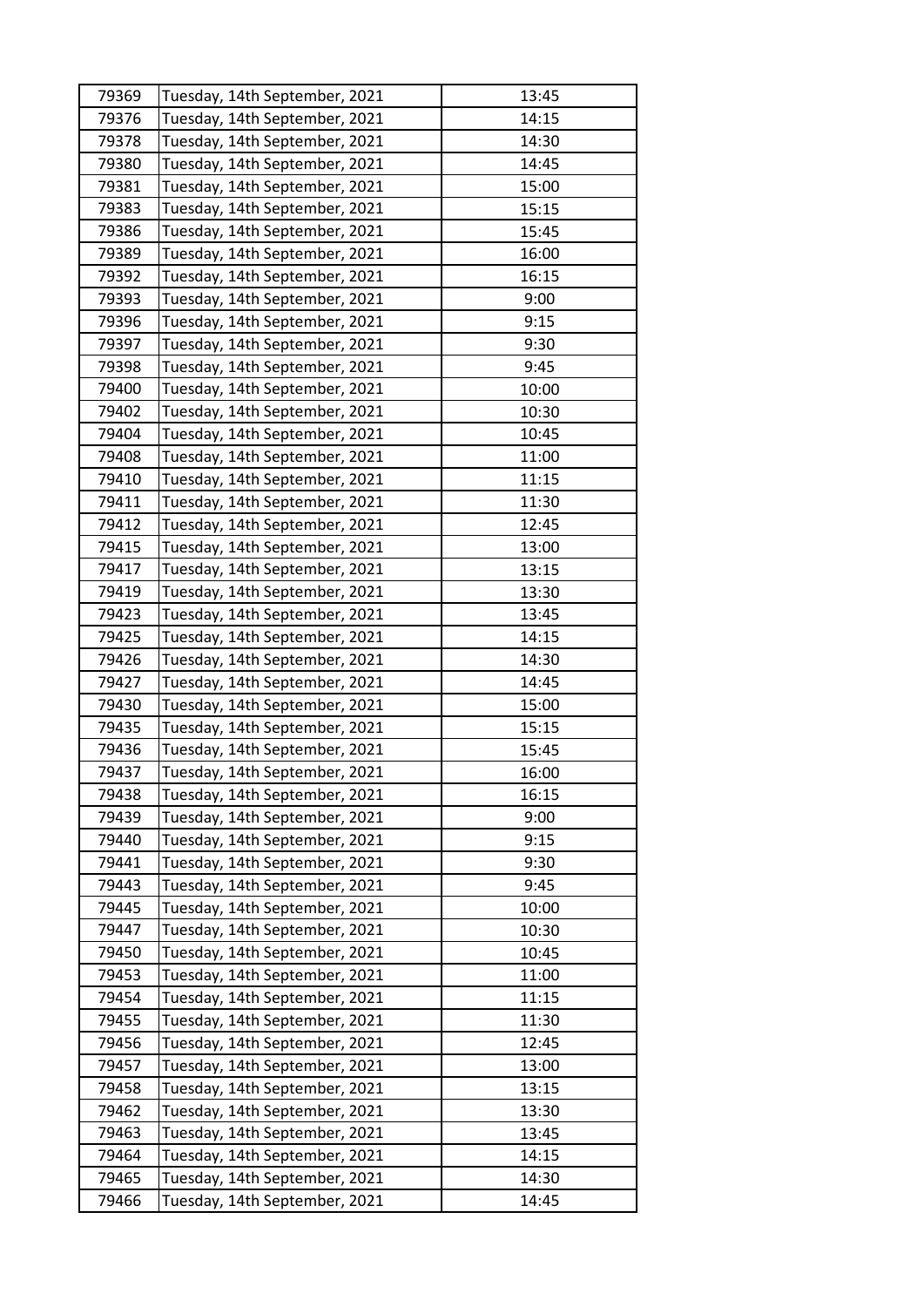| 79467 | Tuesday, 14th September, 2021 | 15:00 |
|-------|-------------------------------|-------|
| 79468 | Tuesday, 14th September, 2021 | 15:15 |
| 79471 | Tuesday, 14th September, 2021 | 15:45 |
| 79473 | Tuesday, 14th September, 2021 | 16:00 |
| 79474 | Tuesday, 14th September, 2021 | 16:15 |
| 79475 | Tuesday, 14th September, 2021 | 9:00  |
| 79476 | Tuesday, 14th September, 2021 | 9:15  |
| 79477 | Tuesday, 14th September, 2021 | 9:30  |
| 79478 | Tuesday, 14th September, 2021 | 9:45  |
| 79479 | Tuesday, 14th September, 2021 | 10:00 |
| 79482 | Tuesday, 14th September, 2021 | 10:30 |
| 79483 | Tuesday, 14th September, 2021 | 10:45 |
| 79488 | Tuesday, 14th September, 2021 | 11:00 |
| 79489 | Tuesday, 14th September, 2021 | 11:15 |
| 79490 | Tuesday, 14th September, 2021 | 11:30 |
| 79491 | Tuesday, 14th September, 2021 | 12:45 |
| 79492 | Tuesday, 14th September, 2021 | 13:00 |
| 79496 | Tuesday, 14th September, 2021 | 13:15 |
| 79500 | Tuesday, 14th September, 2021 | 13:30 |
| 79501 | Tuesday, 14th September, 2021 | 13:45 |
| 79503 | Tuesday, 14th September, 2021 | 14:15 |
| 79504 | Tuesday, 14th September, 2021 | 14:30 |
| 79507 | Tuesday, 14th September, 2021 | 14:45 |
| 79508 | Tuesday, 14th September, 2021 | 15:00 |
| 79509 | Tuesday, 14th September, 2021 | 15:15 |
| 79512 | Tuesday, 14th September, 2021 | 15:45 |
| 79513 | Tuesday, 14th September, 2021 | 16:00 |
| 79514 | Tuesday, 14th September, 2021 | 16:15 |
| 79515 | Tuesday, 14th September, 2021 | 9:00  |
| 79516 | Tuesday, 14th September, 2021 | 9:15  |
| 79518 | Tuesday, 14th September, 2021 | 9:30  |
| 79519 | Tuesday, 14th September, 2021 | 9:45  |
| 79520 | Tuesday, 14th September, 2021 | 10:00 |
| 79521 | Tuesday, 14th September, 2021 | 10:30 |
| 79522 | Tuesday, 14th September, 2021 | 10:45 |
| 79523 | Tuesday, 14th September, 2021 | 11:00 |
| 79525 | Tuesday, 14th September, 2021 | 11:15 |
| 79526 | Tuesday, 14th September, 2021 | 11:30 |
| 79528 | Tuesday, 14th September, 2021 | 12:45 |
| 79529 | Tuesday, 14th September, 2021 | 13:00 |
| 79530 | Tuesday, 14th September, 2021 | 13:15 |
| 79531 | Tuesday, 14th September, 2021 | 13:30 |
| 79534 | Tuesday, 14th September, 2021 | 13:45 |
| 79535 | Tuesday, 14th September, 2021 | 14:15 |
| 79536 | Tuesday, 14th September, 2021 | 14:30 |
| 79537 | Tuesday, 14th September, 2021 | 14:45 |
| 79538 | Tuesday, 14th September, 2021 | 15:00 |
| 79542 | Tuesday, 14th September, 2021 | 15:15 |
| 79543 | Tuesday, 14th September, 2021 | 15:45 |
| 79545 | Tuesday, 14th September, 2021 | 16:00 |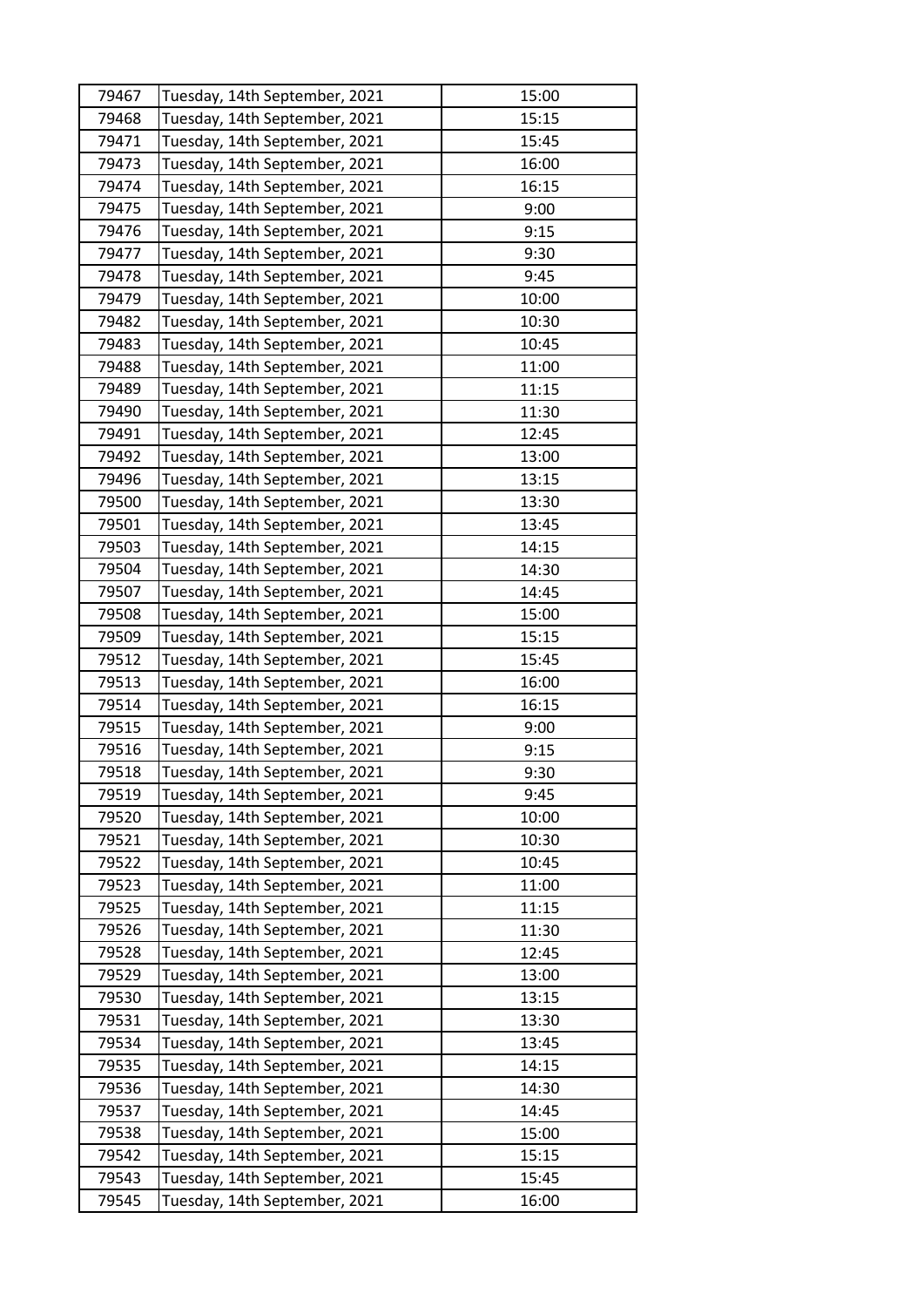| 79546 | Tuesday, 14th September, 2021 | 16:15 |
|-------|-------------------------------|-------|
| 79548 | Tuesday, 14th September, 2021 | 9:00  |
| 79549 | Tuesday, 14th September, 2021 | 9:15  |
| 79550 | Tuesday, 14th September, 2021 | 9:30  |
| 79553 | Tuesday, 14th September, 2021 | 9:45  |
| 79557 | Tuesday, 14th September, 2021 | 10:00 |
| 79558 | Tuesday, 14th September, 2021 | 10:30 |
| 79560 | Tuesday, 14th September, 2021 | 10:45 |
| 79561 | Tuesday, 14th September, 2021 | 11:00 |
| 79562 | Tuesday, 14th September, 2021 | 11:15 |
| 79564 | Tuesday, 14th September, 2021 | 11:30 |
| 79565 | Tuesday, 14th September, 2021 | 12:45 |
| 79567 | Tuesday, 14th September, 2021 | 13:00 |
| 79569 | Tuesday, 14th September, 2021 | 13:15 |
| 79570 | Tuesday, 14th September, 2021 | 13:30 |
| 79572 | Tuesday, 14th September, 2021 | 13:45 |
| 79574 | Tuesday, 14th September, 2021 | 14:15 |
| 79577 | Tuesday, 14th September, 2021 | 14:30 |
| 79578 | Tuesday, 14th September, 2021 | 14:45 |
| 79579 | Tuesday, 14th September, 2021 | 15:00 |
| 79580 | Tuesday, 14th September, 2021 | 15:15 |
| 79581 | Tuesday, 14th September, 2021 | 15:45 |
| 79582 | Tuesday, 14th September, 2021 | 16:00 |
| 79588 | Tuesday, 14th September, 2021 | 16:15 |
| 79592 | Tuesday, 14th September, 2021 | 9:00  |
| 79594 | Tuesday, 14th September, 2021 | 9:15  |
| 79595 | Tuesday, 14th September, 2021 | 9:30  |
| 79596 | Tuesday, 14th September, 2021 | 9:45  |
| 79598 | Tuesday, 14th September, 2021 | 10:00 |
| 79600 | Tuesday, 14th September, 2021 | 10:30 |
| 79601 | Tuesday, 14th September, 2021 | 10:45 |
| 79602 | Tuesday, 14th September, 2021 | 11:00 |
| 79603 | Tuesday, 14th September, 2021 | 11:15 |
| 79604 | Tuesday, 14th September, 2021 | 11:30 |
| 79605 | Tuesday, 14th September, 2021 | 12:45 |
| 79606 | Tuesday, 14th September, 2021 | 13:00 |
| 79611 | Tuesday, 14th September, 2021 | 13:15 |
| 79612 | Tuesday, 14th September, 2021 | 13:30 |
| 79616 | Tuesday, 14th September, 2021 | 13:45 |
| 79617 | Tuesday, 14th September, 2021 | 14:15 |
| 79619 | Tuesday, 14th September, 2021 | 14:30 |
| 79620 | Tuesday, 14th September, 2021 | 14:45 |
| 79621 | Tuesday, 14th September, 2021 | 15:00 |
| 79624 | Tuesday, 14th September, 2021 | 15:15 |
| 79625 | Tuesday, 14th September, 2021 | 15:45 |
| 79626 | Tuesday, 14th September, 2021 | 16:00 |
| 79628 | Tuesday, 14th September, 2021 | 16:15 |
| 79630 | Tuesday, 14th September, 2021 | 9:00  |
| 79631 | Tuesday, 14th September, 2021 | 9:15  |
| 79633 | Tuesday, 14th September, 2021 | 9:30  |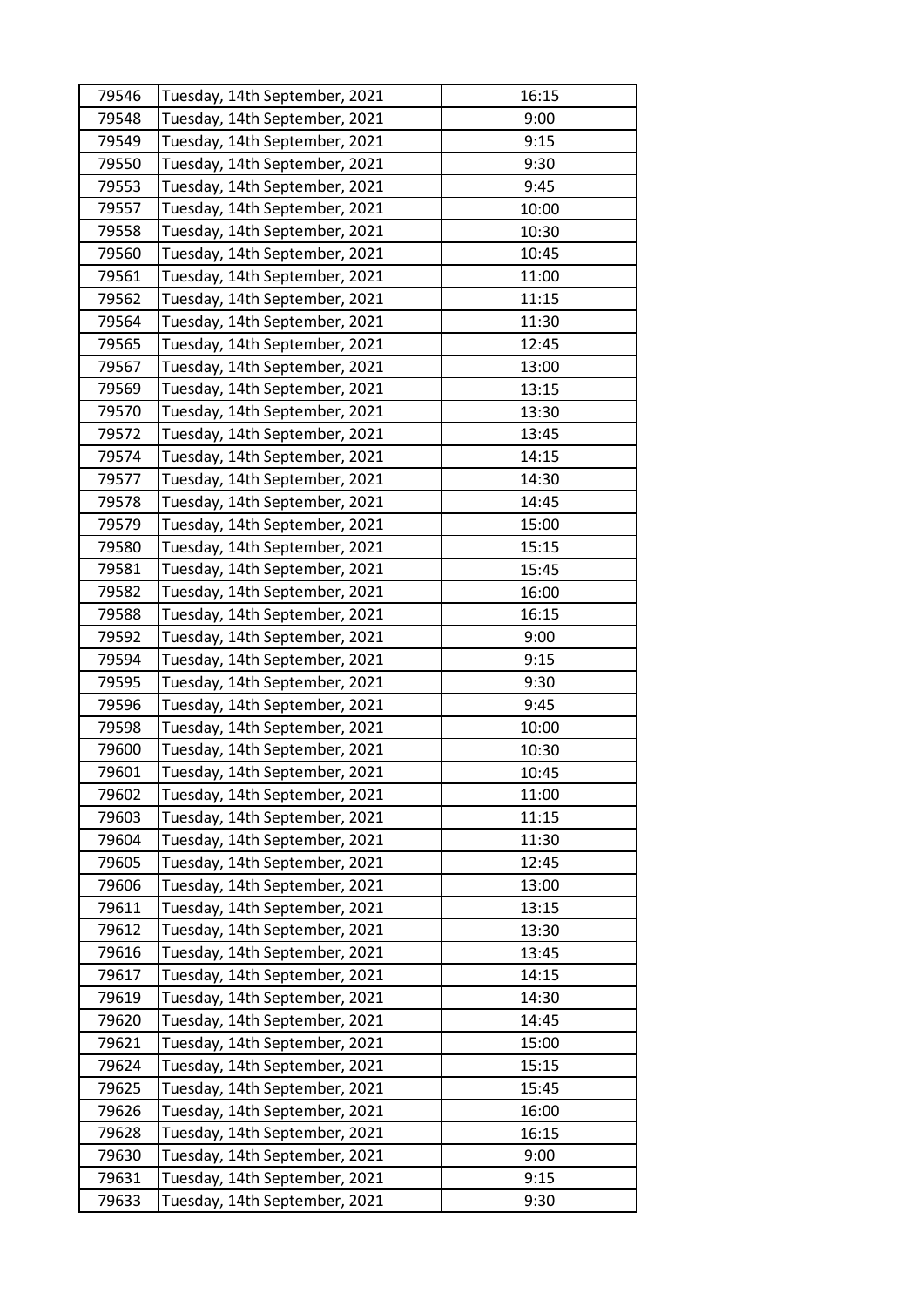| 79634 | Tuesday, 14th September, 2021 | 9:45  |
|-------|-------------------------------|-------|
| 79635 | Tuesday, 14th September, 2021 | 10:00 |
| 79636 | Tuesday, 14th September, 2021 | 10:30 |
| 79637 | Tuesday, 14th September, 2021 | 10:45 |
| 79638 | Tuesday, 14th September, 2021 | 11:00 |
| 79640 | Tuesday, 14th September, 2021 | 11:15 |
| 79641 | Tuesday, 14th September, 2021 | 11:30 |
| 79643 | Tuesday, 14th September, 2021 | 12:45 |
| 79644 | Tuesday, 14th September, 2021 | 13:00 |
| 79645 | Tuesday, 14th September, 2021 | 13:15 |
| 79647 | Tuesday, 14th September, 2021 | 13:30 |
| 79651 | Tuesday, 14th September, 2021 | 13:45 |
| 79652 | Tuesday, 14th September, 2021 | 14:15 |
| 79654 | Tuesday, 14th September, 2021 | 14:30 |
| 79655 | Tuesday, 14th September, 2021 | 14:45 |
| 79657 | Tuesday, 14th September, 2021 | 15:00 |
| 79658 | Tuesday, 14th September, 2021 | 15:15 |
| 79659 | Tuesday, 14th September, 2021 | 15:45 |
| 79660 | Tuesday, 14th September, 2021 | 16:00 |
| 79662 | Tuesday, 14th September, 2021 | 16:15 |
| 79663 | Tuesday, 14th September, 2021 | 9:00  |
| 79664 | Tuesday, 14th September, 2021 | 9:15  |
| 79665 | Tuesday, 14th September, 2021 | 9:30  |
| 79666 | Tuesday, 14th September, 2021 | 9:45  |
| 79669 | Tuesday, 14th September, 2021 | 10:00 |
| 79670 | Tuesday, 14th September, 2021 | 10:30 |
| 79671 | Tuesday, 14th September, 2021 | 10:45 |
| 79672 | Tuesday, 14th September, 2021 | 11:00 |
| 79673 | Tuesday, 14th September, 2021 | 11:15 |
| 79675 | Tuesday, 14th September, 2021 | 11:30 |
| 79676 | Tuesday, 14th September, 2021 | 12:45 |
| 79677 | Tuesday, 14th September, 2021 | 13:00 |
| 79678 | Tuesday, 14th September, 2021 | 13:15 |
| 79680 | Tuesday, 14th September, 2021 | 13:30 |
| 79681 | Tuesday, 14th September, 2021 | 13:45 |
| 79682 | Tuesday, 14th September, 2021 | 14:15 |
| 79685 | Tuesday, 14th September, 2021 | 14:30 |
| 79687 | Tuesday, 14th September, 2021 | 14:45 |
| 79688 | Tuesday, 14th September, 2021 | 15:00 |
| 79693 | Tuesday, 14th September, 2021 | 15:15 |
| 79694 | Tuesday, 14th September, 2021 | 15:45 |
| 79695 | Tuesday, 14th September, 2021 | 16:00 |
| 79696 | Tuesday, 14th September, 2021 | 16:15 |
| 79697 | Tuesday, 14th September, 2021 | 9:00  |
| 79701 | Tuesday, 14th September, 2021 | 9:15  |
| 79704 | Tuesday, 14th September, 2021 | 9:30  |
| 79706 | Tuesday, 14th September, 2021 | 9:45  |
| 79709 | Tuesday, 14th September, 2021 | 10:00 |
| 79710 | Tuesday, 14th September, 2021 | 10:30 |
|       | Tuesday, 14th September, 2021 | 10:45 |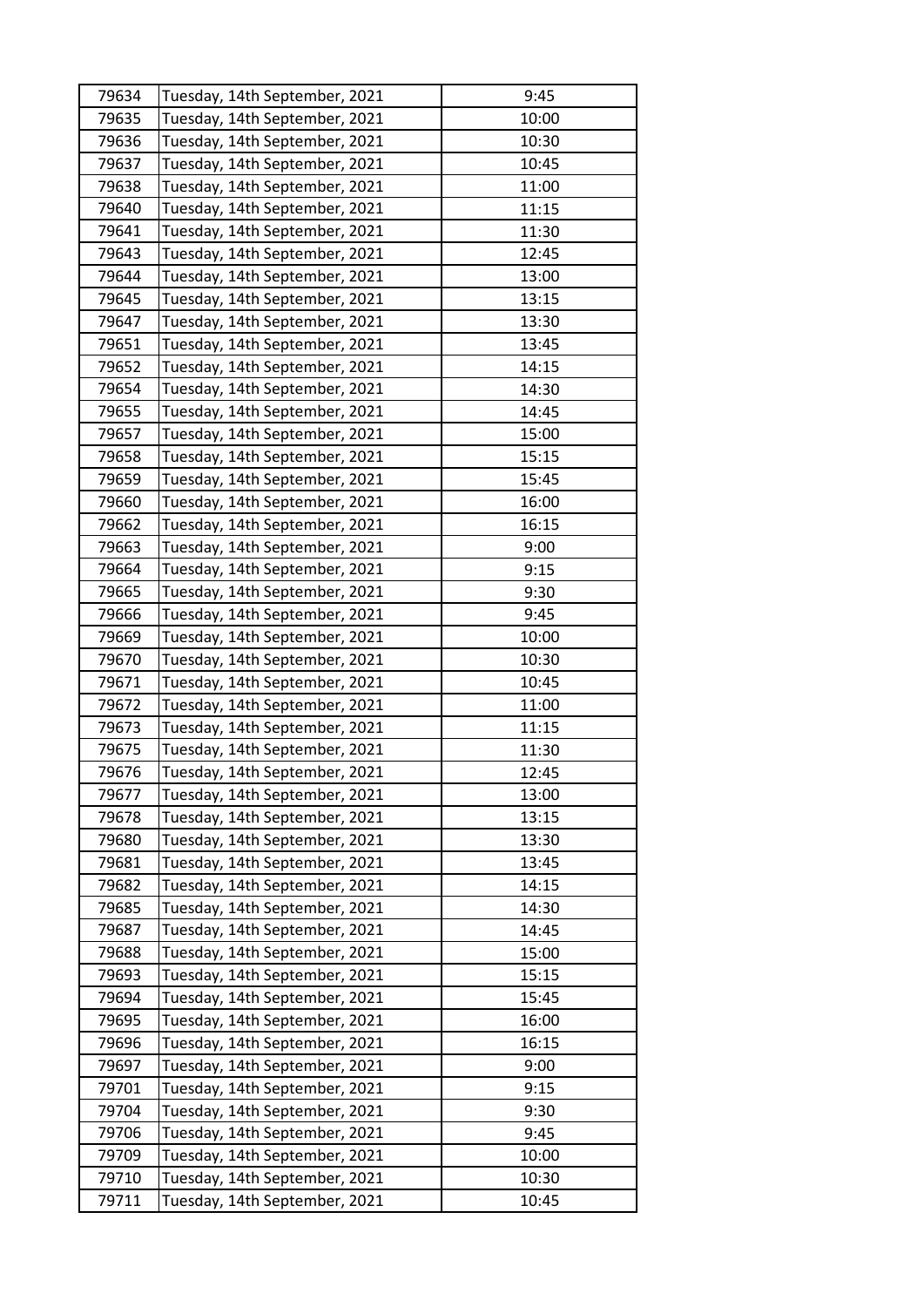| 79712 | Tuesday, 14th September, 2021   | 11:00 |
|-------|---------------------------------|-------|
| 79715 | Tuesday, 14th September, 2021   | 11:15 |
| 79717 | Tuesday, 14th September, 2021   | 11:30 |
| 79718 | Tuesday, 14th September, 2021   | 12:45 |
| 79720 | Tuesday, 14th September, 2021   | 13:00 |
| 79721 | Tuesday, 14th September, 2021   | 13:15 |
| 79723 | Tuesday, 14th September, 2021   | 13:30 |
| 79724 | Tuesday, 14th September, 2021   | 13:45 |
| 79726 | Tuesday, 14th September, 2021   | 14:15 |
| 79727 | Tuesday, 14th September, 2021   | 14:30 |
| 79729 | Tuesday, 14th September, 2021   | 14:45 |
| 79730 | Tuesday, 14th September, 2021   | 15:00 |
| 79731 | Tuesday, 14th September, 2021   | 15:15 |
| 79732 | Tuesday, 14th September, 2021   | 15:45 |
| 79733 | Tuesday, 14th September, 2021   | 16:00 |
| 79734 | Tuesday, 14th September, 2021   | 16:15 |
| 79735 | Wednesday, 15th September, 2021 | 9:00  |
| 79736 | Wednesday, 15th September, 2021 | 9:15  |
| 79738 | Wednesday, 15th September, 2021 | 9:30  |
| 79740 | Wednesday, 15th September, 2021 | 9:45  |
| 79741 | Wednesday, 15th September, 2021 | 10:00 |
| 79742 | Wednesday, 15th September, 2021 | 10:30 |
| 79744 | Wednesday, 15th September, 2021 | 10:45 |
| 79745 | Wednesday, 15th September, 2021 | 11:00 |
| 79746 | Wednesday, 15th September, 2021 | 11:15 |
| 79747 | Wednesday, 15th September, 2021 | 11:30 |
| 79749 | Wednesday, 15th September, 2021 | 12:45 |
| 79750 | Wednesday, 15th September, 2021 | 13:00 |
| 79753 | Wednesday, 15th September, 2021 | 13:15 |
| 79754 | Wednesday, 15th September, 2021 | 13:30 |
| 79755 | Wednesday, 15th September, 2021 | 13:45 |
| 79756 | Wednesday, 15th September, 2021 | 14:15 |
| 79757 | Wednesday, 15th September, 2021 | 14:30 |
| 79758 | Wednesday, 15th September, 2021 | 14:45 |
| 79760 | Wednesday, 15th September, 2021 | 15:00 |
| 79762 | Wednesday, 15th September, 2021 | 15:15 |
| 79765 | Wednesday, 15th September, 2021 | 15:45 |
| 79774 | Wednesday, 15th September, 2021 | 16:00 |
| 79775 | Wednesday, 15th September, 2021 | 16:15 |
| 79776 | Wednesday, 15th September, 2021 | 9:00  |
| 79779 | Wednesday, 15th September, 2021 | 9:15  |
| 79780 | Wednesday, 15th September, 2021 | 9:30  |
| 79781 | Wednesday, 15th September, 2021 | 9:45  |
| 79782 | Wednesday, 15th September, 2021 | 10:00 |
| 79783 | Wednesday, 15th September, 2021 | 10:30 |
| 79784 | Wednesday, 15th September, 2021 | 10:45 |
| 79785 | Wednesday, 15th September, 2021 | 11:00 |
| 79789 | Wednesday, 15th September, 2021 | 11:15 |
| 79790 | Wednesday, 15th September, 2021 | 11:30 |
| 79791 | Wednesday, 15th September, 2021 | 12:45 |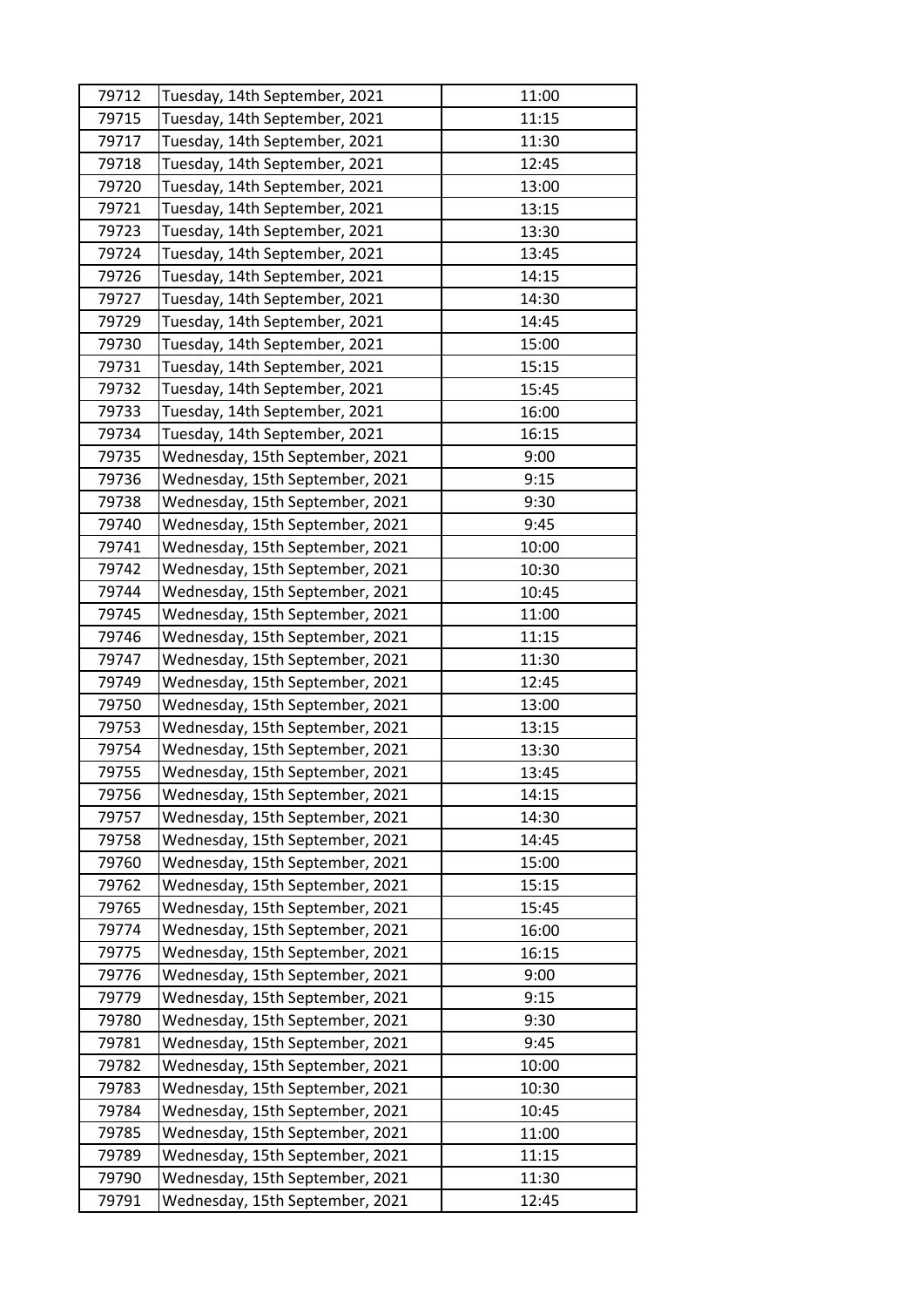| 79792 | Wednesday, 15th September, 2021 | 13:00 |
|-------|---------------------------------|-------|
| 79793 | Wednesday, 15th September, 2021 | 13:15 |
| 79795 | Wednesday, 15th September, 2021 | 13:30 |
| 79796 | Wednesday, 15th September, 2021 | 13:45 |
| 79797 | Wednesday, 15th September, 2021 | 14:15 |
| 79798 | Wednesday, 15th September, 2021 | 14:30 |
| 79799 | Wednesday, 15th September, 2021 | 14:45 |
| 79800 | Wednesday, 15th September, 2021 | 15:00 |
| 79801 | Wednesday, 15th September, 2021 | 15:15 |
| 79802 | Wednesday, 15th September, 2021 | 15:45 |
| 79805 | Wednesday, 15th September, 2021 | 16:00 |
| 79809 | Wednesday, 15th September, 2021 | 16:15 |
| 79810 | Wednesday, 15th September, 2021 | 9:00  |
| 79811 | Wednesday, 15th September, 2021 | 9:15  |
| 79814 | Wednesday, 15th September, 2021 | 9:30  |
| 79815 | Wednesday, 15th September, 2021 | 9:45  |
| 79818 | Wednesday, 15th September, 2021 | 10:00 |
| 79820 | Wednesday, 15th September, 2021 | 10:30 |
| 79822 | Wednesday, 15th September, 2021 | 10:45 |
| 79825 | Wednesday, 15th September, 2021 | 11:00 |
| 79826 | Wednesday, 15th September, 2021 | 11:15 |
| 79827 | Wednesday, 15th September, 2021 | 11:30 |
| 79829 | Wednesday, 15th September, 2021 | 12:45 |
| 79832 | Wednesday, 15th September, 2021 | 13:00 |
| 79833 | Wednesday, 15th September, 2021 | 13:15 |
| 79834 | Wednesday, 15th September, 2021 | 13:30 |
| 79835 | Wednesday, 15th September, 2021 | 13:45 |
| 79837 | Wednesday, 15th September, 2021 | 14:15 |
| 79838 | Wednesday, 15th September, 2021 | 14:30 |
| 79839 | Wednesday, 15th September, 2021 | 14:45 |
| 79842 | Wednesday, 15th September, 2021 | 15:00 |
| 79843 | Wednesday, 15th September, 2021 | 15:15 |
| 79846 | Wednesday, 15th September, 2021 | 15:45 |
| 79849 | Wednesday, 15th September, 2021 | 16:00 |
| 79850 | Wednesday, 15th September, 2021 | 16:15 |
| 79851 | Wednesday, 15th September, 2021 | 9:00  |
| 79852 | Wednesday, 15th September, 2021 | 9:15  |
| 79853 | Wednesday, 15th September, 2021 | 9:30  |
| 79854 | Wednesday, 15th September, 2021 | 9:45  |
| 79855 | Wednesday, 15th September, 2021 | 10:00 |
| 79856 | Wednesday, 15th September, 2021 | 10:30 |
| 79857 | Wednesday, 15th September, 2021 | 10:45 |
| 79859 | Wednesday, 15th September, 2021 | 11:00 |
| 79861 | Wednesday, 15th September, 2021 | 11:15 |
| 79863 | Wednesday, 15th September, 2021 | 11:30 |
| 79864 | Wednesday, 15th September, 2021 | 12:45 |
| 79865 | Wednesday, 15th September, 2021 | 13:00 |
| 79867 | Wednesday, 15th September, 2021 | 13:15 |
| 79870 | Wednesday, 15th September, 2021 | 13:30 |
| 79871 | Wednesday, 15th September, 2021 | 13:45 |
|       |                                 |       |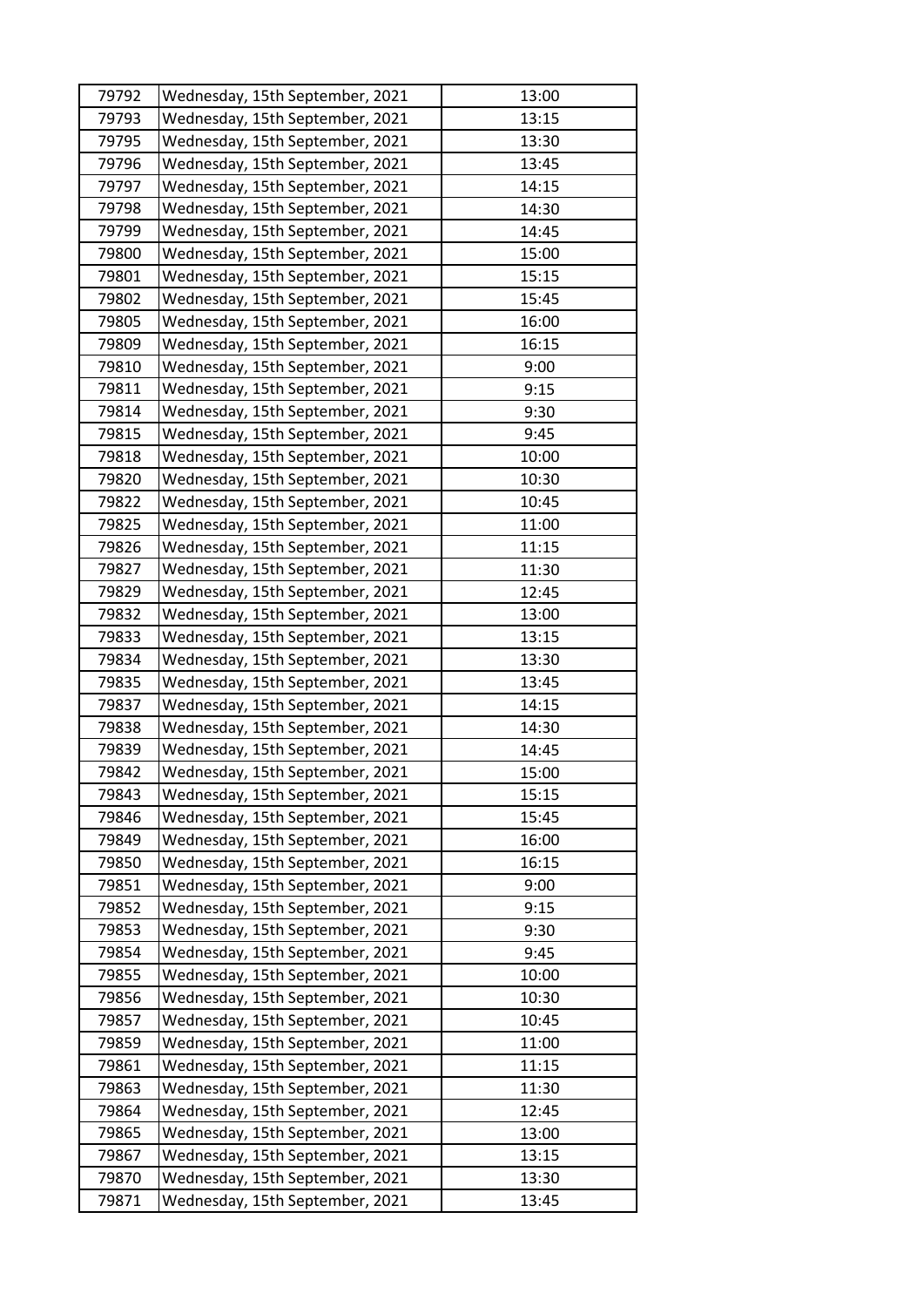| 79873 | Wednesday, 15th September, 2021 | 14:15 |
|-------|---------------------------------|-------|
| 79874 | Wednesday, 15th September, 2021 | 14:30 |
| 79876 | Wednesday, 15th September, 2021 | 14:45 |
| 79877 | Wednesday, 15th September, 2021 | 15:00 |
| 79878 | Wednesday, 15th September, 2021 | 15:15 |
| 79880 | Wednesday, 15th September, 2021 | 15:45 |
| 79881 | Wednesday, 15th September, 2021 | 16:00 |
| 79884 | Wednesday, 15th September, 2021 | 16:15 |
| 79885 | Wednesday, 15th September, 2021 | 9:00  |
| 79886 | Wednesday, 15th September, 2021 | 9:15  |
| 79887 | Wednesday, 15th September, 2021 | 9:30  |
| 79888 | Wednesday, 15th September, 2021 | 9:45  |
| 79890 | Wednesday, 15th September, 2021 | 10:00 |
| 79891 | Wednesday, 15th September, 2021 | 10:30 |
| 79892 | Wednesday, 15th September, 2021 | 10:45 |
| 79893 | Wednesday, 15th September, 2021 | 11:00 |
| 79894 | Wednesday, 15th September, 2021 | 11:15 |
| 79896 | Wednesday, 15th September, 2021 | 11:30 |
| 79898 | Wednesday, 15th September, 2021 | 12:45 |
| 79899 | Wednesday, 15th September, 2021 | 13:00 |
| 79900 | Wednesday, 15th September, 2021 | 13:15 |
| 79901 | Wednesday, 15th September, 2021 | 13:30 |
| 79904 | Wednesday, 15th September, 2021 | 13:45 |
| 79906 | Wednesday, 15th September, 2021 | 14:15 |
| 79909 | Wednesday, 15th September, 2021 | 14:30 |
| 79910 | Wednesday, 15th September, 2021 | 14:45 |
| 79912 | Wednesday, 15th September, 2021 | 15:00 |
| 79915 | Wednesday, 15th September, 2021 | 15:15 |
| 79916 | Wednesday, 15th September, 2021 | 15:45 |
| 79920 | Wednesday, 15th September, 2021 | 16:00 |
| 79924 | Wednesday, 15th September, 2021 | 16:15 |
| 79925 | Wednesday, 15th September, 2021 | 9:00  |
| 79926 | Wednesday, 15th September, 2021 | 9:15  |
| 79927 | Wednesday, 15th September, 2021 | 9:30  |
| 79928 | Wednesday, 15th September, 2021 | 9:45  |
| 79929 | Wednesday, 15th September, 2021 | 10:00 |
| 79935 | Wednesday, 15th September, 2021 | 10:30 |
| 79936 | Wednesday, 15th September, 2021 | 10:45 |
| 79937 | Wednesday, 15th September, 2021 | 11:00 |
| 79939 | Wednesday, 15th September, 2021 | 11:15 |
| 79940 | Wednesday, 15th September, 2021 | 11:30 |
| 79942 | Wednesday, 15th September, 2021 | 12:45 |
| 79943 | Wednesday, 15th September, 2021 | 13:00 |
| 79944 | Wednesday, 15th September, 2021 | 13:15 |
| 79945 | Wednesday, 15th September, 2021 | 13:30 |
| 79946 | Wednesday, 15th September, 2021 | 13:45 |
| 79947 | Wednesday, 15th September, 2021 | 14:15 |
| 79948 | Wednesday, 15th September, 2021 | 14:30 |
| 79950 | Wednesday, 15th September, 2021 | 14:45 |
| 79953 | Wednesday, 15th September, 2021 | 15:00 |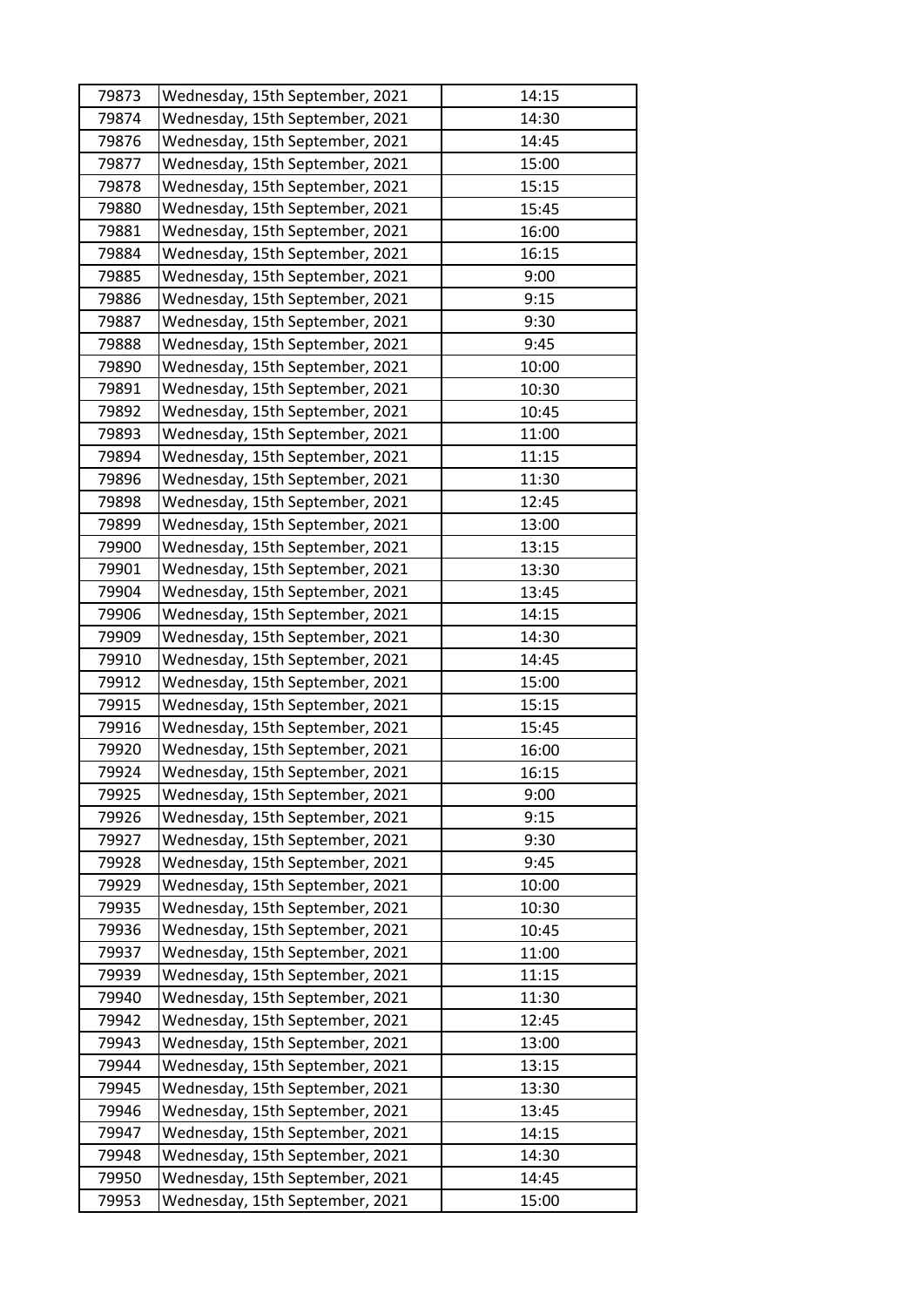| 79955 | Wednesday, 15th September, 2021 | 15:15 |
|-------|---------------------------------|-------|
| 79956 | Wednesday, 15th September, 2021 | 15:45 |
| 79957 | Wednesday, 15th September, 2021 | 16:00 |
| 79958 | Wednesday, 15th September, 2021 | 16:15 |
| 79959 | Wednesday, 15th September, 2021 | 9:00  |
| 79962 | Wednesday, 15th September, 2021 | 9:15  |
| 79967 | Wednesday, 15th September, 2021 | 9:30  |
| 79969 | Wednesday, 15th September, 2021 | 9:45  |
| 79970 | Wednesday, 15th September, 2021 | 10:00 |
| 79972 | Wednesday, 15th September, 2021 | 10:30 |
| 79974 | Wednesday, 15th September, 2021 | 10:45 |
| 79976 | Wednesday, 15th September, 2021 | 11:00 |
| 79978 | Wednesday, 15th September, 2021 | 11:15 |
| 79980 | Wednesday, 15th September, 2021 | 11:30 |
| 79981 | Wednesday, 15th September, 2021 | 12:45 |
| 79982 | Wednesday, 15th September, 2021 | 13:00 |
| 79983 | Wednesday, 15th September, 2021 | 13:15 |
| 79984 | Wednesday, 15th September, 2021 | 13:30 |
| 79986 | Wednesday, 15th September, 2021 | 13:45 |
| 79987 | Wednesday, 15th September, 2021 | 14:15 |
| 79988 | Wednesday, 15th September, 2021 | 14:30 |
| 79989 | Wednesday, 15th September, 2021 | 14:45 |
| 79990 | Wednesday, 15th September, 2021 | 15:00 |
| 79994 | Wednesday, 15th September, 2021 | 15:15 |
| 79996 | Wednesday, 15th September, 2021 | 15:45 |
| 79997 | Wednesday, 15th September, 2021 | 16:00 |
| 79998 | Wednesday, 15th September, 2021 | 16:15 |
| 80001 | Wednesday, 15th September, 2021 | 9:00  |
| 80002 | Wednesday, 15th September, 2021 | 9:15  |
| 80003 | Wednesday, 15th September, 2021 | 9:30  |
| 80004 | Wednesday, 15th September, 2021 | 9:45  |
| 80005 | Wednesday, 15th September, 2021 | 10:00 |
| 80006 | Wednesday, 15th September, 2021 | 10:30 |
| 80008 | Wednesday, 15th September, 2021 | 10:45 |
| 80011 | Wednesday, 15th September, 2021 | 11:00 |
| 80012 | Wednesday, 15th September, 2021 | 11:15 |
| 80014 | Wednesday, 15th September, 2021 | 11:30 |
| 80016 | Wednesday, 15th September, 2021 | 12:45 |
| 80017 | Wednesday, 15th September, 2021 | 13:00 |
| 80019 | Wednesday, 15th September, 2021 | 13:15 |
| 80021 | Wednesday, 15th September, 2021 | 13:30 |
| 80022 | Wednesday, 15th September, 2021 | 13:45 |
| 80025 | Wednesday, 15th September, 2021 | 14:15 |
| 80029 | Wednesday, 15th September, 2021 | 14:30 |
| 80030 | Wednesday, 15th September, 2021 | 14:45 |
| 80031 | Wednesday, 15th September, 2021 | 15:00 |
| 80034 | Wednesday, 15th September, 2021 | 15:15 |
| 80035 | Wednesday, 15th September, 2021 | 15:45 |
| 80037 | Wednesday, 15th September, 2021 | 16:00 |
| 80038 | Wednesday, 15th September, 2021 | 16:15 |
|       |                                 |       |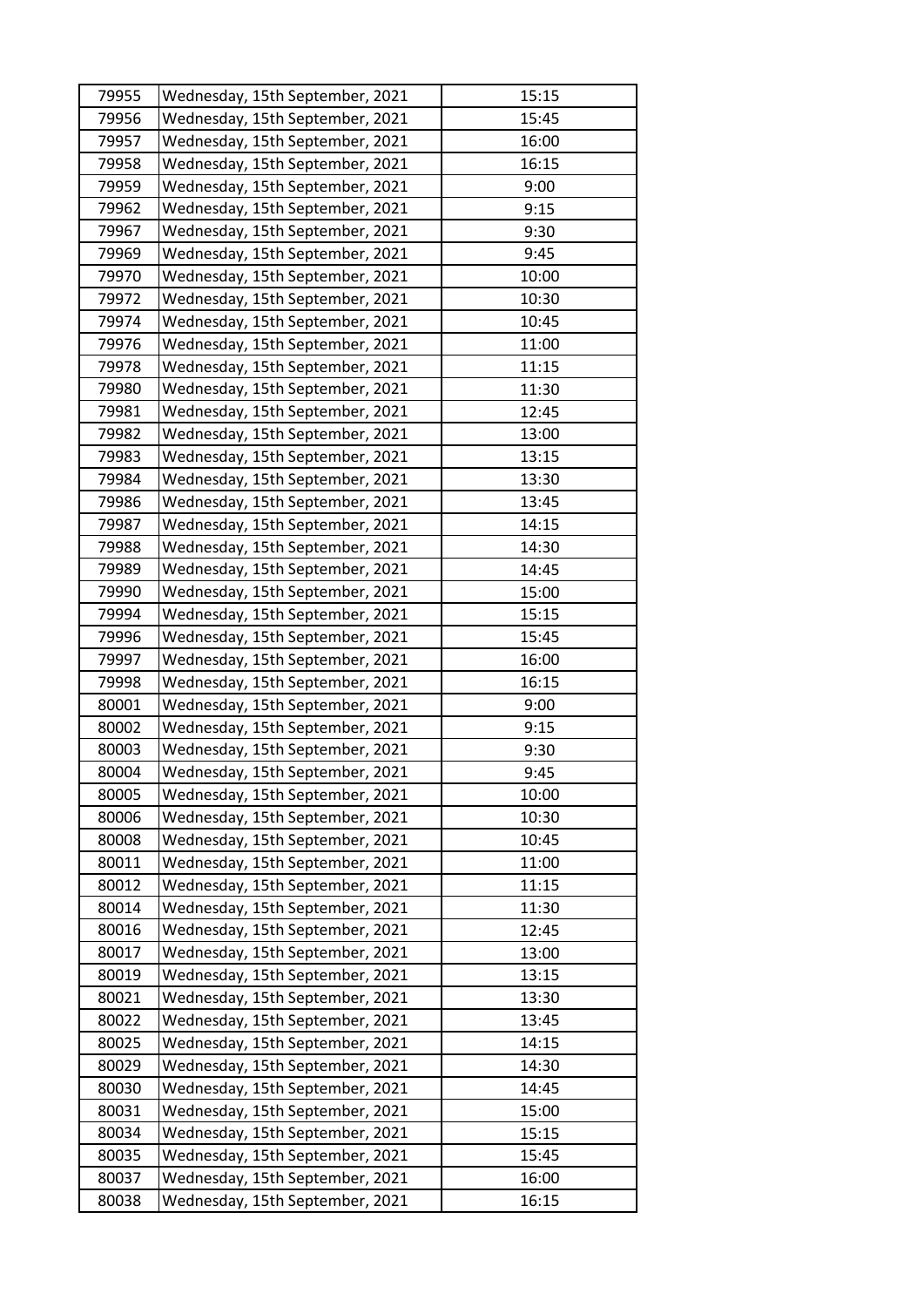| 80041 | Wednesday, 15th September, 2021 | 9:00  |
|-------|---------------------------------|-------|
| 80048 | Wednesday, 15th September, 2021 | 9:15  |
| 80050 | Wednesday, 15th September, 2021 | 9:30  |
| 80051 | Wednesday, 15th September, 2021 | 9:45  |
| 80052 | Wednesday, 15th September, 2021 | 10:00 |
| 80053 | Wednesday, 15th September, 2021 | 10:30 |
| 80056 | Wednesday, 15th September, 2021 | 10:45 |
| 80057 | Wednesday, 15th September, 2021 | 11:00 |
| 80058 | Wednesday, 15th September, 2021 | 11:15 |
| 80059 | Wednesday, 15th September, 2021 | 11:30 |
| 80060 | Wednesday, 15th September, 2021 | 12:45 |
| 80061 | Wednesday, 15th September, 2021 | 13:00 |
| 80062 | Wednesday, 15th September, 2021 | 13:15 |
| 80063 | Wednesday, 15th September, 2021 | 13:30 |
| 80064 | Wednesday, 15th September, 2021 | 13:45 |
| 80065 | Wednesday, 15th September, 2021 | 14:15 |
| 80066 | Wednesday, 15th September, 2021 | 14:30 |
| 80067 | Wednesday, 15th September, 2021 | 14:45 |
| 80069 | Wednesday, 15th September, 2021 | 15:00 |
| 80070 | Wednesday, 15th September, 2021 | 15:15 |
| 80074 | Wednesday, 15th September, 2021 | 15:45 |
| 80077 | Wednesday, 15th September, 2021 | 16:00 |
| 80079 | Wednesday, 15th September, 2021 | 16:15 |
| 80081 | Wednesday, 15th September, 2021 | 9:00  |
| 80082 | Wednesday, 15th September, 2021 | 9:15  |
| 80083 | Wednesday, 15th September, 2021 | 9:30  |
| 80084 | Wednesday, 15th September, 2021 | 9:45  |
| 80087 | Wednesday, 15th September, 2021 | 10:00 |
| 80095 | Wednesday, 15th September, 2021 | 10:30 |
| 80096 | Wednesday, 15th September, 2021 | 10:45 |
| 80101 | Wednesday, 15th September, 2021 | 11:00 |
| 80102 | Wednesday, 15th September, 2021 | 11:15 |
| 80105 | Wednesday, 15th September, 2021 | 11:30 |
| 80106 | Wednesday, 15th September, 2021 | 12:45 |
| 80108 | Wednesday, 15th September, 2021 | 13:00 |
| 80109 | Wednesday, 15th September, 2021 | 13:15 |
| 80110 | Wednesday, 15th September, 2021 | 13:30 |
| 80111 | Wednesday, 15th September, 2021 | 13:45 |
| 80113 | Wednesday, 15th September, 2021 | 14:15 |
| 80114 | Wednesday, 15th September, 2021 | 14:30 |
| 80117 | Wednesday, 15th September, 2021 | 14:45 |
| 80118 | Wednesday, 15th September, 2021 | 15:00 |
| 80124 | Wednesday, 15th September, 2021 | 15:15 |
| 80129 | Wednesday, 15th September, 2021 | 15:45 |
| 80130 | Wednesday, 15th September, 2021 | 16:00 |
| 80132 | Wednesday, 15th September, 2021 | 16:15 |
| 71503 | Wednesday, 15th September, 2021 | 16:30 |
|       |                                 |       |
| 80135 | Wednesday, 15th September, 2021 | 9:00  |
| 80136 | Wednesday, 15th September, 2021 | 9:15  |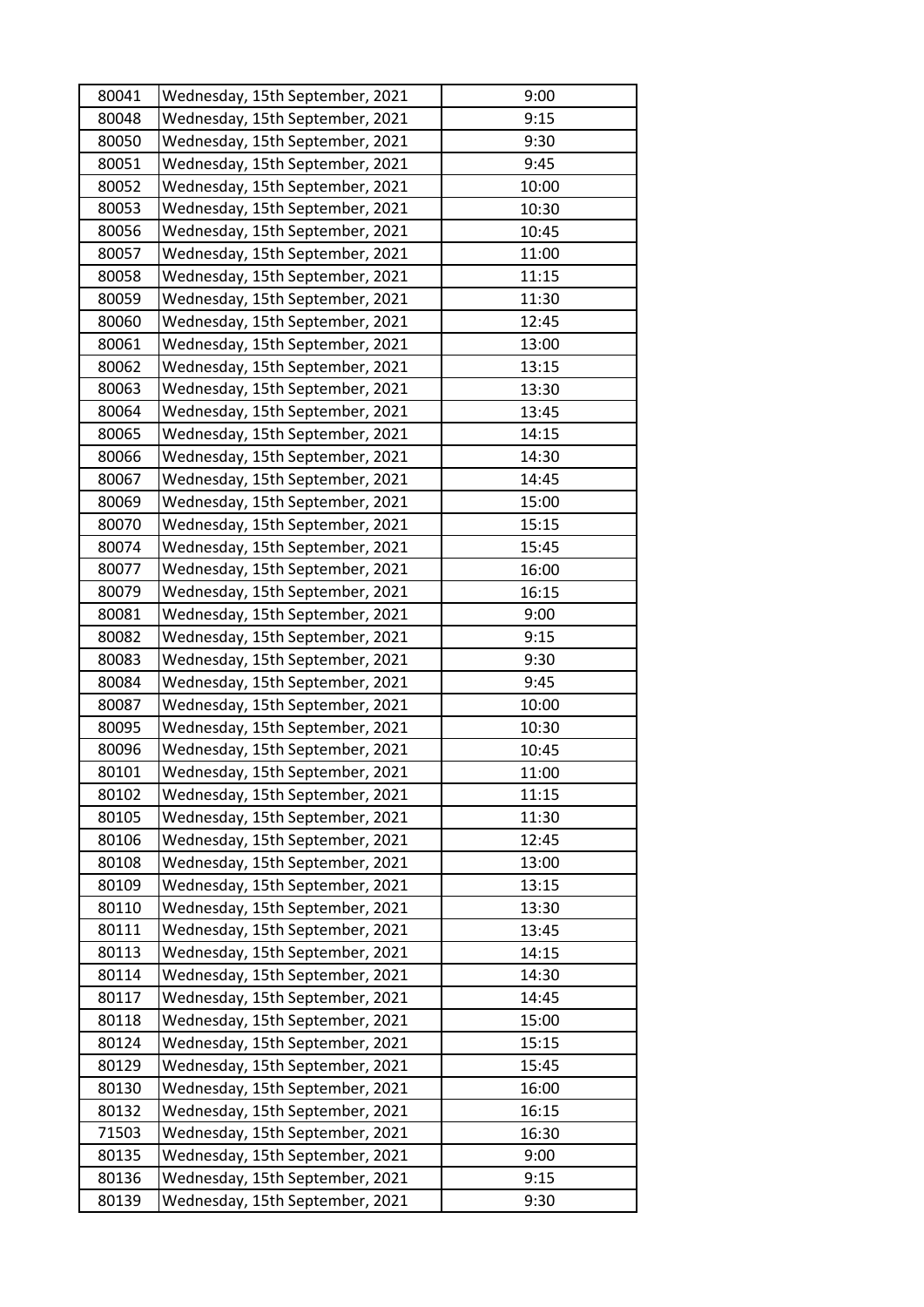| 80140 | Wednesday, 15th September, 2021 | 9:45  |
|-------|---------------------------------|-------|
| 80143 | Wednesday, 15th September, 2021 | 10:00 |
| 80146 | Wednesday, 15th September, 2021 | 10:30 |
| 80147 | Wednesday, 15th September, 2021 | 10:45 |
| 80148 | Wednesday, 15th September, 2021 | 11:00 |
| 80149 | Wednesday, 15th September, 2021 | 11:15 |
| 80150 | Wednesday, 15th September, 2021 | 11:30 |
| 80157 | Wednesday, 15th September, 2021 | 12:45 |
| 80158 | Wednesday, 15th September, 2021 | 13:00 |
| 80165 | Wednesday, 15th September, 2021 | 13:15 |
| 80175 | Wednesday, 15th September, 2021 | 13:30 |
| 80178 | Wednesday, 15th September, 2021 | 13:45 |
| 80179 | Wednesday, 15th September, 2021 | 14:15 |
| 80180 | Wednesday, 15th September, 2021 | 14:30 |
| 80181 | Wednesday, 15th September, 2021 | 14:45 |
| 80183 | Wednesday, 15th September, 2021 | 15:00 |
| 80184 | Wednesday, 15th September, 2021 | 15:15 |
| 80185 | Wednesday, 15th September, 2021 | 15:45 |
| 80187 | Wednesday, 15th September, 2021 | 16:00 |
| 80190 | Wednesday, 15th September, 2021 | 16:15 |
| 71600 | Wednesday, 15th September, 2021 | 16:30 |
| 80191 | Wednesday, 15th September, 2021 | 9:00  |
| 80193 | Wednesday, 15th September, 2021 | 9:15  |
| 80197 | Wednesday, 15th September, 2021 | 9:30  |
| 80199 | Wednesday, 15th September, 2021 | 9:45  |
| 80202 | Wednesday, 15th September, 2021 | 10:00 |
| 80208 | Wednesday, 15th September, 2021 | 10:30 |
| 80213 | Wednesday, 15th September, 2021 | 10:45 |
| 80216 | Wednesday, 15th September, 2021 | 11:00 |
| 80217 | Wednesday, 15th September, 2021 | 11:15 |
| 80223 | Wednesday, 15th September, 2021 | 11:30 |
| 80229 | Wednesday, 15th September, 2021 | 12:45 |
| 80230 | Wednesday, 15th September, 2021 | 13:00 |
| 80231 | Wednesday, 15th September, 2021 | 13:15 |
| 80232 | Wednesday, 15th September, 2021 | 13:30 |
| 80235 | Wednesday, 15th September, 2021 | 13:45 |
| 80239 | Wednesday, 15th September, 2021 | 14:15 |
| 80241 | Wednesday, 15th September, 2021 | 14:30 |
| 80245 | Wednesday, 15th September, 2021 | 14:45 |
| 80248 | Wednesday, 15th September, 2021 | 15:00 |
| 80250 | Wednesday, 15th September, 2021 | 15:15 |
| 80251 | Wednesday, 15th September, 2021 | 15:45 |
| 80252 | Wednesday, 15th September, 2021 | 16:00 |
| 80253 | Wednesday, 15th September, 2021 | 16:15 |
| 68313 | Wednesday, 15th September, 2021 | 16:30 |
| 80264 | Wednesday, 15th September, 2021 | 9:00  |
| 80265 | Wednesday, 15th September, 2021 | 9:15  |
| 80266 | Wednesday, 15th September, 2021 | 9:30  |
| 80268 | Wednesday, 15th September, 2021 | 9:45  |
| 80269 | Wednesday, 15th September, 2021 | 10:00 |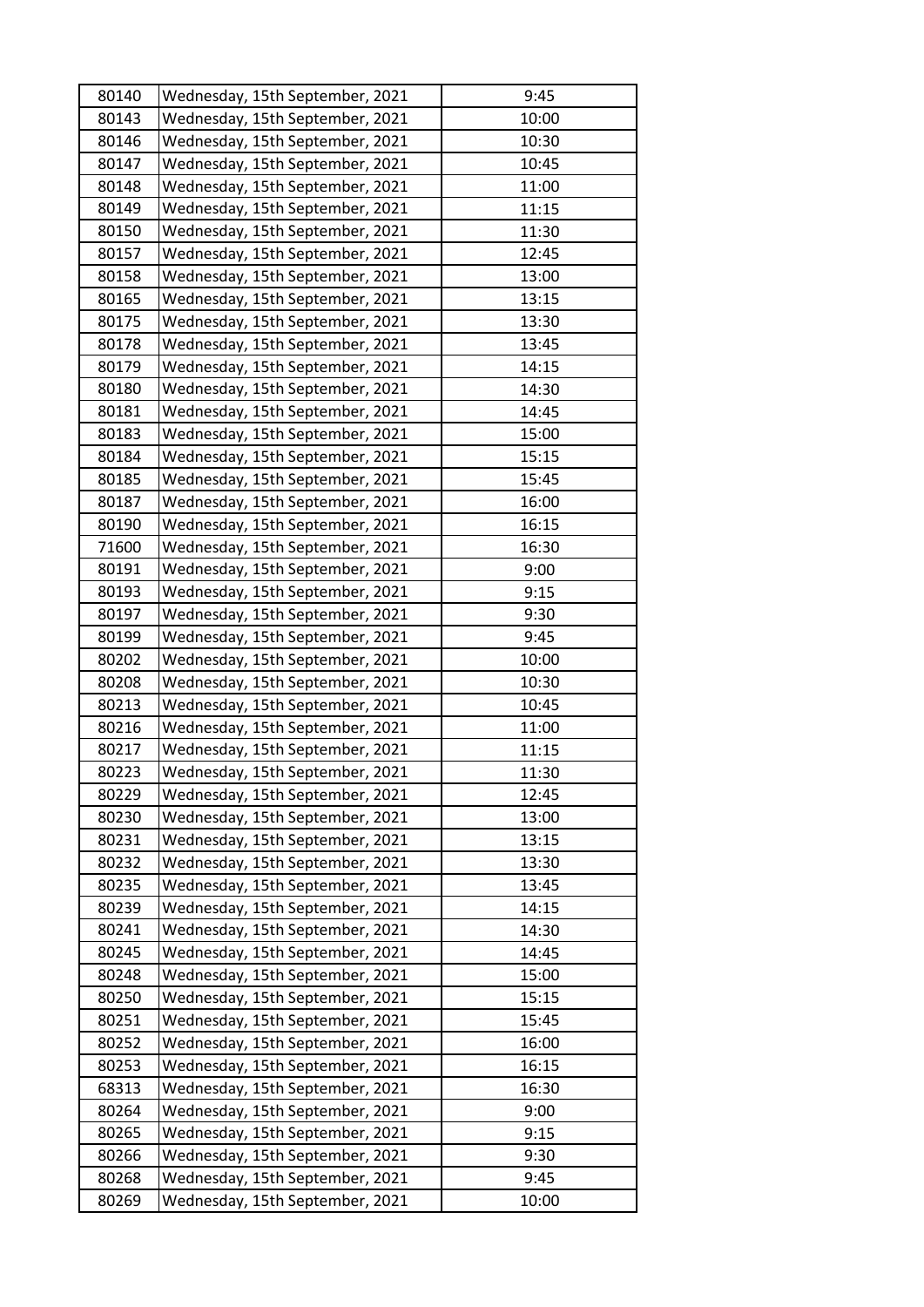| 80272 | Wednesday, 15th September, 2021 | 10:30 |
|-------|---------------------------------|-------|
| 80280 | Wednesday, 15th September, 2021 | 10:45 |
| 80281 | Wednesday, 15th September, 2021 | 11:00 |
| 80282 | Wednesday, 15th September, 2021 | 11:15 |
| 80283 | Wednesday, 15th September, 2021 | 11:30 |
| 80287 | Wednesday, 15th September, 2021 | 12:45 |
| 80288 | Wednesday, 15th September, 2021 | 13:00 |
| 80292 | Wednesday, 15th September, 2021 | 13:15 |
| 80293 | Wednesday, 15th September, 2021 | 13:30 |
| 80294 | Wednesday, 15th September, 2021 | 13:45 |
| 80297 | Wednesday, 15th September, 2021 | 14:15 |
| 80298 | Wednesday, 15th September, 2021 | 14:30 |
| 80301 | Wednesday, 15th September, 2021 | 14:45 |
| 80302 | Wednesday, 15th September, 2021 | 15:00 |
| 80305 | Wednesday, 15th September, 2021 | 15:15 |
| 80310 | Wednesday, 15th September, 2021 | 15:45 |
| 80312 | Wednesday, 15th September, 2021 | 16:00 |
| 80313 | Wednesday, 15th September, 2021 | 16:15 |
| 72225 | Wednesday, 15th September, 2021 | 16:30 |
| 80314 | Wednesday, 15th September, 2021 | 9:00  |
| 80320 | Wednesday, 15th September, 2021 | 9:15  |
| 80322 | Wednesday, 15th September, 2021 | 9:30  |
| 80326 | Wednesday, 15th September, 2021 | 9:45  |
| 80328 | Wednesday, 15th September, 2021 | 10:00 |
| 80331 | Wednesday, 15th September, 2021 | 10:30 |
| 80333 | Wednesday, 15th September, 2021 | 10:45 |
| 80334 | Wednesday, 15th September, 2021 | 11:00 |
| 80339 | Wednesday, 15th September, 2021 | 11:15 |
| 80341 | Wednesday, 15th September, 2021 | 11:30 |
| 80342 | Wednesday, 15th September, 2021 | 12:45 |
| 80347 | Wednesday, 15th September, 2021 | 13:00 |
| 80348 | Wednesday, 15th September, 2021 | 13:15 |
| 80353 | Wednesday, 15th September, 2021 | 13:30 |
| 80354 | Wednesday, 15th September, 2021 | 13:45 |
| 80359 | Wednesday, 15th September, 2021 | 14:15 |
| 80362 | Wednesday, 15th September, 2021 | 14:30 |
| 80363 | Wednesday, 15th September, 2021 | 14:45 |
| 80364 | Wednesday, 15th September, 2021 | 15:00 |
| 80366 | Wednesday, 15th September, 2021 | 15:15 |
| 80367 | Wednesday, 15th September, 2021 | 15:45 |
| 80377 | Wednesday, 15th September, 2021 | 16:00 |
| 80378 | Wednesday, 15th September, 2021 | 16:15 |
| 71973 | Wednesday, 15th September, 2021 | 16:30 |
| 80383 | Wednesday, 15th September, 2021 | 9:00  |
| 80386 | Wednesday, 15th September, 2021 | 9:15  |
| 80388 | Wednesday, 15th September, 2021 | 9:30  |
| 80389 | Wednesday, 15th September, 2021 | 9:45  |
| 80394 | Wednesday, 15th September, 2021 | 10:00 |
| 80396 | Wednesday, 15th September, 2021 | 10:30 |
| 80397 | Wednesday, 15th September, 2021 | 10:45 |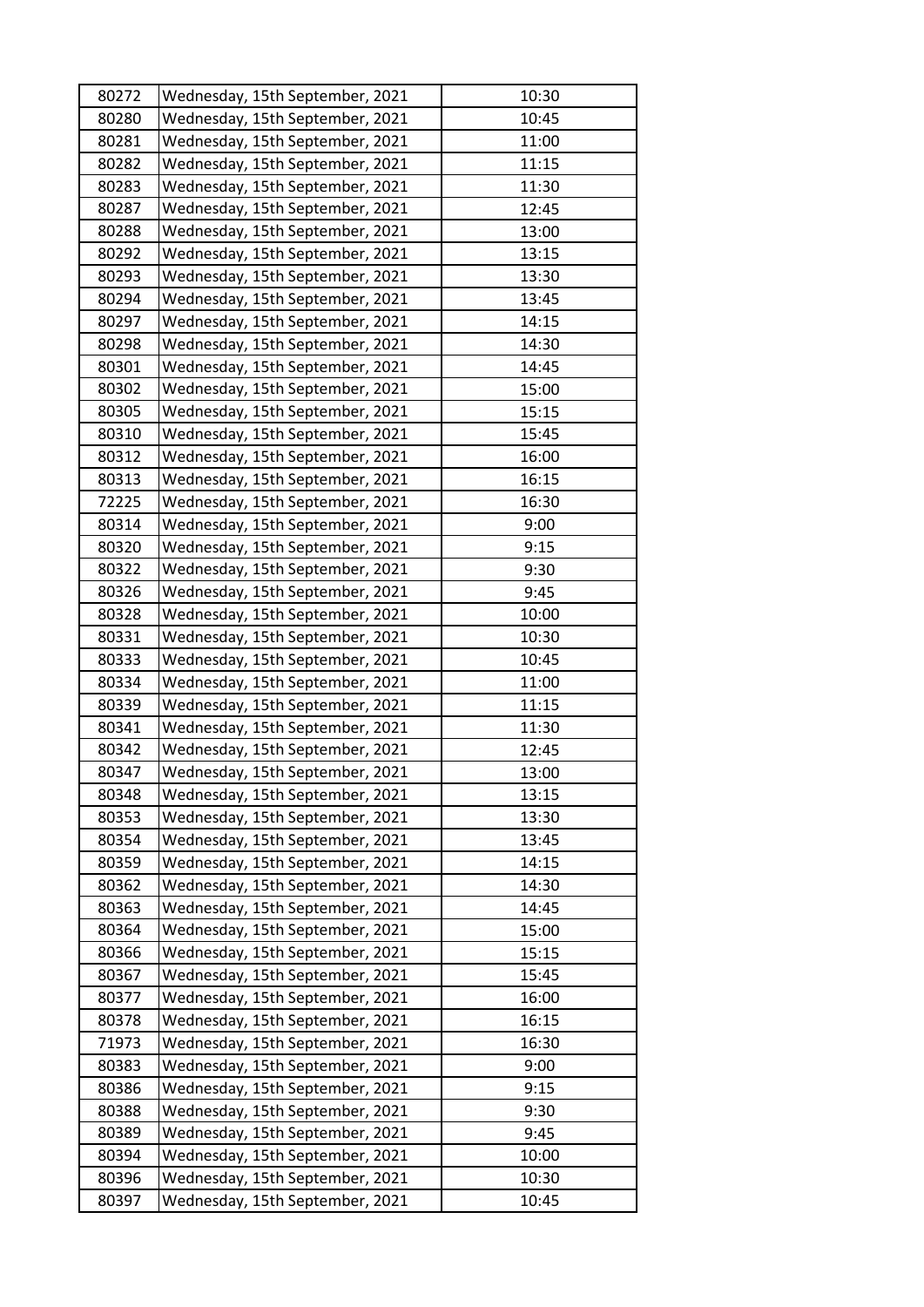| 80399 | Wednesday, 15th September, 2021 | 11:00 |
|-------|---------------------------------|-------|
| 80401 | Wednesday, 15th September, 2021 | 11:15 |
| 80402 | Wednesday, 15th September, 2021 | 11:30 |
| 80404 | Wednesday, 15th September, 2021 | 12:45 |
| 80411 | Wednesday, 15th September, 2021 | 13:00 |
| 80414 | Wednesday, 15th September, 2021 | 13:15 |
| 80417 | Wednesday, 15th September, 2021 | 13:30 |
| 80418 | Wednesday, 15th September, 2021 | 13:45 |
| 80420 | Wednesday, 15th September, 2021 | 14:15 |
| 80422 | Wednesday, 15th September, 2021 | 14:30 |
| 80423 | Wednesday, 15th September, 2021 | 14:45 |
| 80426 | Wednesday, 15th September, 2021 | 15:00 |
| 80428 | Wednesday, 15th September, 2021 | 15:15 |
| 80431 | Wednesday, 15th September, 2021 | 15:45 |
| 80432 | Wednesday, 15th September, 2021 | 16:00 |
| 80434 | Wednesday, 15th September, 2021 | 16:15 |
| 75684 | Wednesday, 15th September, 2021 | 16:30 |
| 80436 | Wednesday, 15th September, 2021 | 9:00  |
| 80437 | Wednesday, 15th September, 2021 | 9:15  |
| 80439 | Wednesday, 15th September, 2021 | 9:30  |
| 80440 | Wednesday, 15th September, 2021 | 9:45  |
| 80441 | Wednesday, 15th September, 2021 | 10:00 |
| 80443 | Wednesday, 15th September, 2021 | 10:30 |
| 80445 | Wednesday, 15th September, 2021 | 10:45 |
| 80447 | Wednesday, 15th September, 2021 | 11:00 |
| 80450 | Wednesday, 15th September, 2021 | 11:15 |
| 80456 | Wednesday, 15th September, 2021 | 11:30 |
| 80460 | Wednesday, 15th September, 2021 | 12:45 |
| 80461 | Wednesday, 15th September, 2021 | 13:00 |
| 80469 | Wednesday, 15th September, 2021 | 13:15 |
| 80471 | Wednesday, 15th September, 2021 | 13:30 |
| 80474 | Wednesday, 15th September, 2021 | 13:45 |
| 80475 | Wednesday, 15th September, 2021 | 14:15 |
| 80477 | Wednesday, 15th September, 2021 | 14:30 |
| 80479 | Wednesday, 15th September, 2021 | 14:45 |
| 80480 | Wednesday, 15th September, 2021 | 15:00 |
| 80481 | Wednesday, 15th September, 2021 | 15:15 |
| 80483 | Wednesday, 15th September, 2021 | 15:45 |
| 80484 | Wednesday, 15th September, 2021 | 16:00 |
| 80515 | Wednesday, 15th September, 2021 | 16:15 |
| 75948 | Wednesday, 15th September, 2021 | 16:30 |
| 80521 | Wednesday, 15th September, 2021 | 9:00  |
| 80526 | Wednesday, 15th September, 2021 | 9:15  |
| 80532 | Wednesday, 15th September, 2021 | 9:30  |
| 80535 | Wednesday, 15th September, 2021 | 9:45  |
| 80537 | Wednesday, 15th September, 2021 | 10:00 |
| 80538 | Wednesday, 15th September, 2021 | 10:30 |
| 80551 | Wednesday, 15th September, 2021 | 10:45 |
| 80566 | Wednesday, 15th September, 2021 | 11:00 |
| 80567 | Wednesday, 15th September, 2021 | 11:15 |